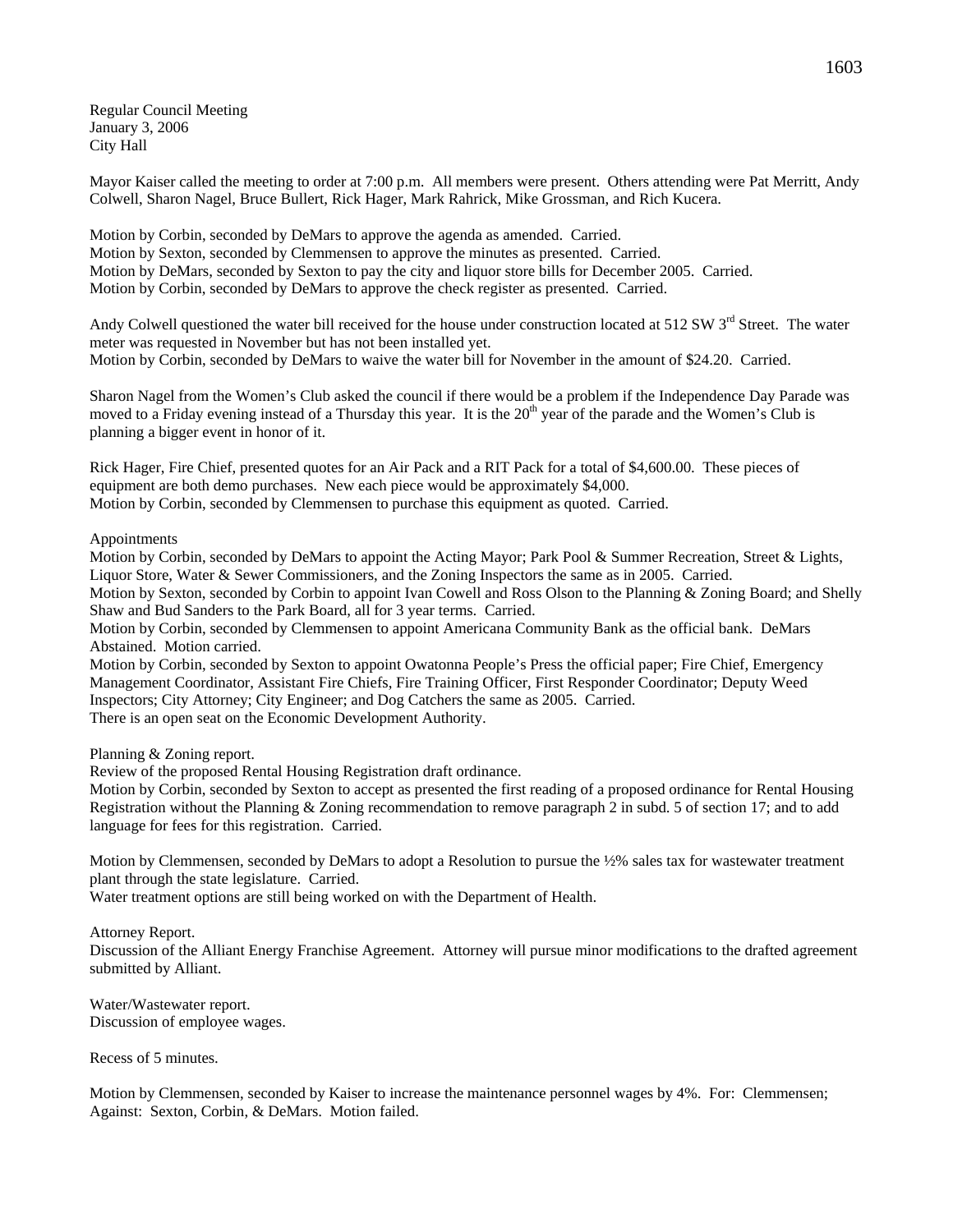Motion by Sexton, seconded by Clemmensen to increase the maintenance personnel wages by 3%. For: Sexton, Corbin, & DeMars; Against: Clemmensen. Motion carried.

Parks report. Park Rental fees.

Motion by Sexton, seconded by Corbin to set the park fees as recommended by the Park Board. Carried.

Motion by Corbin, seconded by DeMars to pay Kevin Steinbauer \$500 for decorating the water tower. Carried. Thanks and appreciation is also sent to Kevin for an excellent job.

Liquor store report.

Motion by DeMars, seconded by Corbin to increase the manager's wages by 2%. Carried. Motion by DeMars, seconded by Corbin to increase the part-time employee wages as follows: Pam Mueller \$.24/hour; Wilma Mueller \$.15/hour; Mike Risser \$.25/hour; Kari Allen \$.20/hour; Joe Bauer \$.20/hour; Holly Lewno \$.15/hour; Ann Kirkhus \$.15/hour; and Kathie Engbard \$.24/hour. Carried.

Liquor store inventory was completed on January  $1<sup>st</sup>$ . A complete count will be given to the Clerk for the audit.

Motion by Corbin, seconded by Sexton to adopt a resolution to increase the water and sewer rates for 2006. Carried.

Motion by Sexton, seconded by Clemmensen to adopt a resolution to increase the trunk and hookup fees for 2006. Carried.

Motion by Kaiser, seconded by Corbin to increase the city clerk's wages by 3%. Carried. Motion by Kaiser, seconded by Corbin to increase the office assistant's wages by \$.30/hour. Carried.

Discussion of the maintenance department and on call criteria. Clerk will check to see what criteria has been set if any.

Motion by DeMars, seconded by Clemmensen to hire Abdo Eick & Meyers to do the audit for the year ended December 31, 2005. Carried.

Motion by Corbin, seconded by Sexton to increase the rent at the Medford Trailer Court as follows: lot rent increase of \$25.00 per month; trailer rent increase of \$50 per month starting February 1, 2006. The rental rates will be reviewed at the Regular Council Meeting in June 2006. Carried.

The next regular meeting is January 23, 2006.

Motion by Corbin, seconded by DeMars to adjourn at 8:09 p.m. Carried.

Minutes approved at the setting and the setting meeting.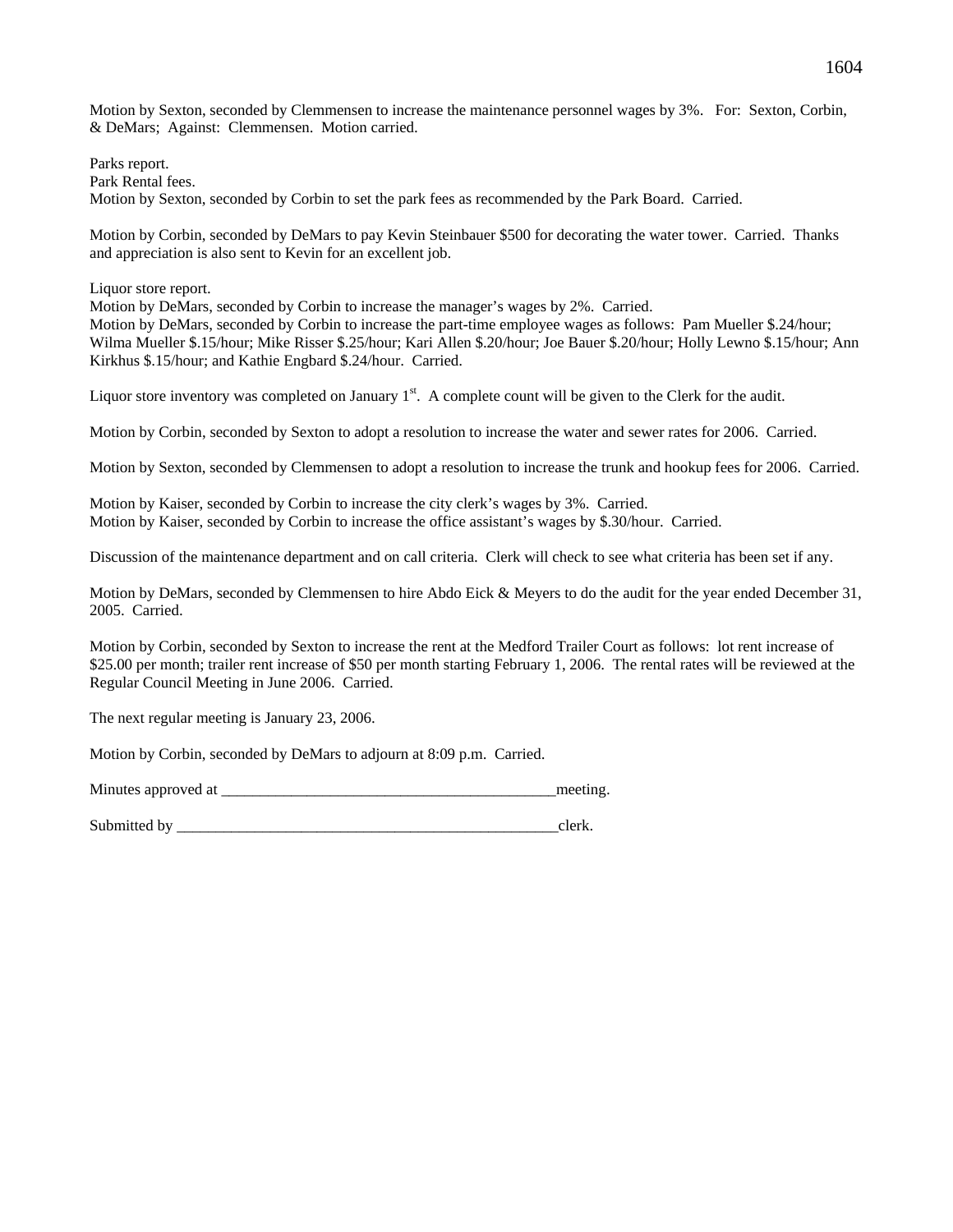Regular Council Meeting January 23, 2006 City Hall

Mayor Kaiser called the meeting to order at 7:00 p.m. All members were present. Others attending were Pat Merritt, Paul Beiser, Jason Dusek, Tony Durand, Todd Kavitz, Mark Rahrick, Rich Kucera, and Bruce Bullert.

Motion by Corbin, seconded by DeMars to accept the agenda as presented. Carried. Motion by Corbin, seconded by DeMars to accept the minutes as presented. Carried. Motion by Clemmensen, seconded by Corbin to pay the city and liquor store bills for January. Carried. Motion by Corbin, seconded by DeMars to approve the check register for December. Carried.

Request for a handicapped parking stall on  $2<sup>nd</sup>$  Avenue NW by Christ the King Catholic Church. Motion by Clemmensen, seconded by Corbin to approve the request to allow a handicapped parking stall on 2<sup>nd</sup> Avenue NW. City employees will install the sign, any other markings required will be completed by the church. Carried.

Scenic Heights Development. The council discussed with Todd Kavitz the memo dated 1/23/06 in which Mr. Kavitz outlined some proposals for this development.

- The proposed development would be with two phases. This is acceptable to the council.
- $\bullet$  66<sup>th</sup> Street concept. Mr. Kavitz did not intend to develop this street due to a 1320' separation of access on a county road. The council wants 2 accesses to this development and would like the street moved to the north edge of the boundary to achieve the needed separation.

Developers Agreement draft discussed. Mr. Kavitz is requesting that the \$1,200 per lot that is for the future development of 66<sup>th</sup> Street be collected at the time of the permit for the 1<sup>st</sup> phase only. The consensus of the council is to allow this. The concept plan will be revised to show sidewalks and pathways.

Motion by Corbin, seconded by Clemmensen to acknowledge the receipt of the petition for annexation for the 75 acres of Scenic Heights Development. Carried.

Planning & Zoning report. Discussion of what types of businesses are allowed in residentially zoned districts. The council would like the planning  $\&$  zoning board to investigate action that could be taken by the city for abandoned homes. The nuisance ordinance is a place to start. Council is asking that the board do this investigation and document findings for the council's next meeting.

Engineers report. Wastewater treatment improvement plans will be presented at the next regular meeting. Water options continue to be investigated. Rural wells have been sampled and sent to the state for testing. Mr. Bullert has the water conservation plan in progress. This will be completed in 2006.

Attorney report.

Proposed ordinance for rental housing registration reviewed.

Motion by Corbin, seconded by Sexton to accept as presented as the second reading of a proposed ordinance for rental housing registration. Carried.

Motion by Corbin, seconded by DeMars to adopt this ordinance. Carried.

Alliant Energy Franchise Agreement. Mr. Rahrick has contacted Alliant about the changes he recommended to the council. Alliant will be getting back to Mr. Rahrick about these recommendations.

Utility easement for the storm water line on the Hagen's property.

Motion by Sexton, seconded by DeMars to enter into a temporary easement with Hagen's for the storm water line that goes through the property located in Block 37 of Johnson and Company's addition to the city of Medford. Carried.

Please note that there may be other storm sewer lines that do not have easements recorded and this should be looked into and easements acquired.

League of Minnesota Cities attorneys have filed a summary judgment motion in the Lee Jones case. This is a motion to dismiss the case.

Water/Wastewater report.

Motion by Clemmensen, seconded by Corbin to purchase the UV system from Alden Pool as quoted. Carried. Motion by Clemmensen, seconded by DeMars to send Rich Kucera to the wastewater operator's conference March 15 – 17 and pay costs associated with it. Carried.

Mayor Kaiser asked why only Rich was attending and not both maintenance persons. Mayor Kaiser stressed that both employees need to be trained for wastewater.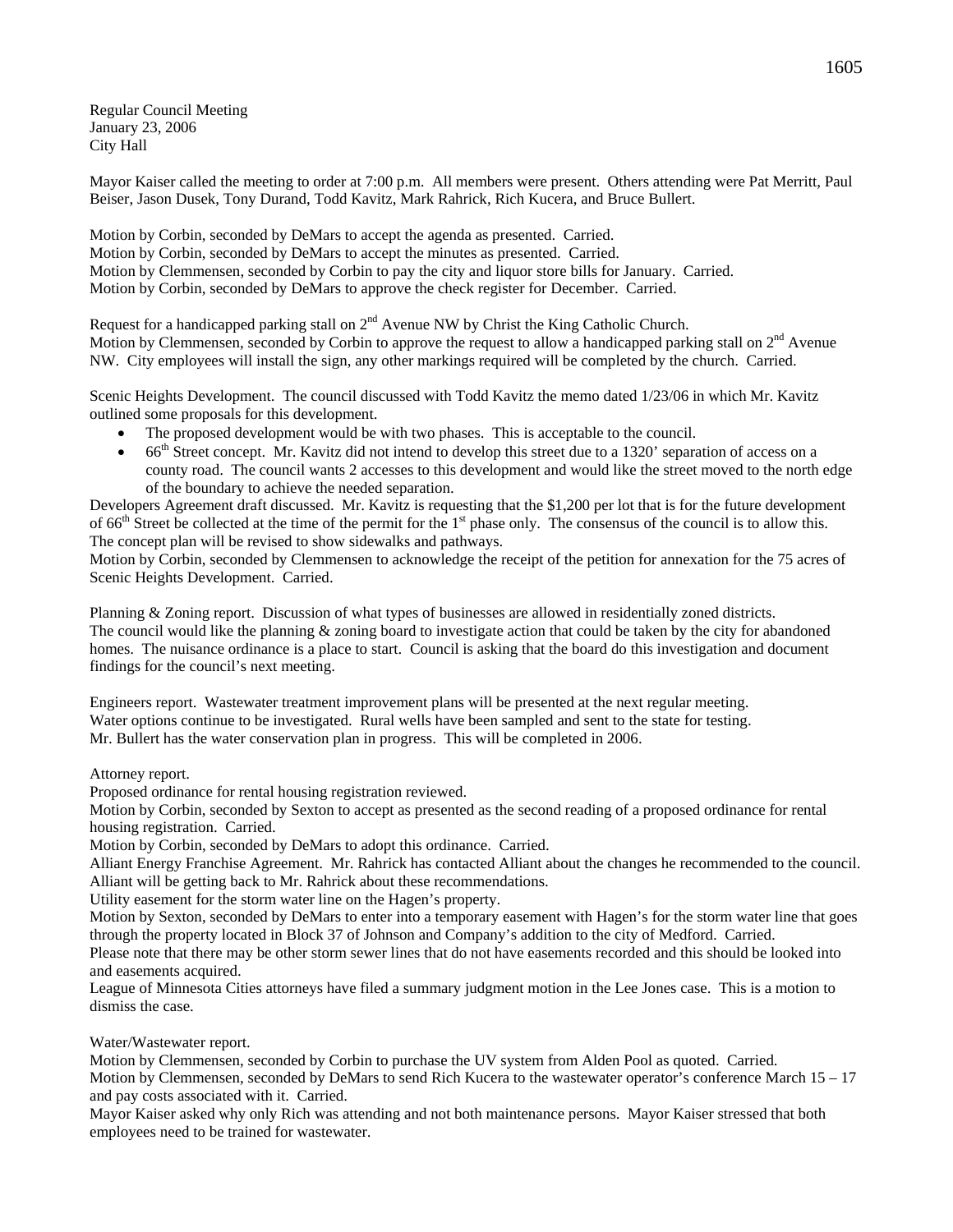Streets report. Nothing to report at this time.

Park report. Sexton is working on the replacement of the small pavilion.

Liquor store report. Inventory was questioned. All items that are sold at the muni need to be counted

Economic Development Authority report.

Motion by Corbin, seconded by Clemmensen to appoint Dan Bonneur to the EDA to fill the open seat. Carried.

Motion by Corbin, seconded by DeMars to send Karen Sanborn to the municipal clerks conference March 14 – 17 and pay costs associated with it. Carried.

Motion by Clemmensen, seconded by Sexton to adopt a resolution for election equipment. Carried.

Motion by Clemmensen, seconded by Sexton to increase the board and committees pay per meeting to \$35 per member and \$40 per chair person retro active to January 1, 2006. Carried.

Motion by Clemmensen, seconded by DeMars to approve the Fire Departments Annual Report. Carried.

Medford Trailer Court.

Motion by Corbin, seconded by DeMars to start eviction notice to the tenant that has not paid rent for December or January. Carried.

The clerk has been given a verbal notice of another tenant moving out.

Motion by Corbin, seconded by Sexton to waive the 30 day notice for this tenant moving. Carried.

Mayor Kaiser gave an update of the Williams property development. Kaiser, Corbin, Rahrick, and Bullert met with the developers last week and have a meeting scheduled with them this Thursday. A special meeting may be called for Thursday, February  $2<sup>nd</sup>$  at 6:00 p.m.

The next regular meeting is February 27, 2006.

Motion by Corbin, seconded by Sexton to adjourn at 8:53 p.m. Carried.

Minutes approved at \_\_\_\_\_\_\_\_\_\_\_\_\_\_\_\_\_\_\_\_\_\_\_\_\_\_\_\_\_\_\_\_\_\_\_\_\_\_\_\_\_\_\_meeting.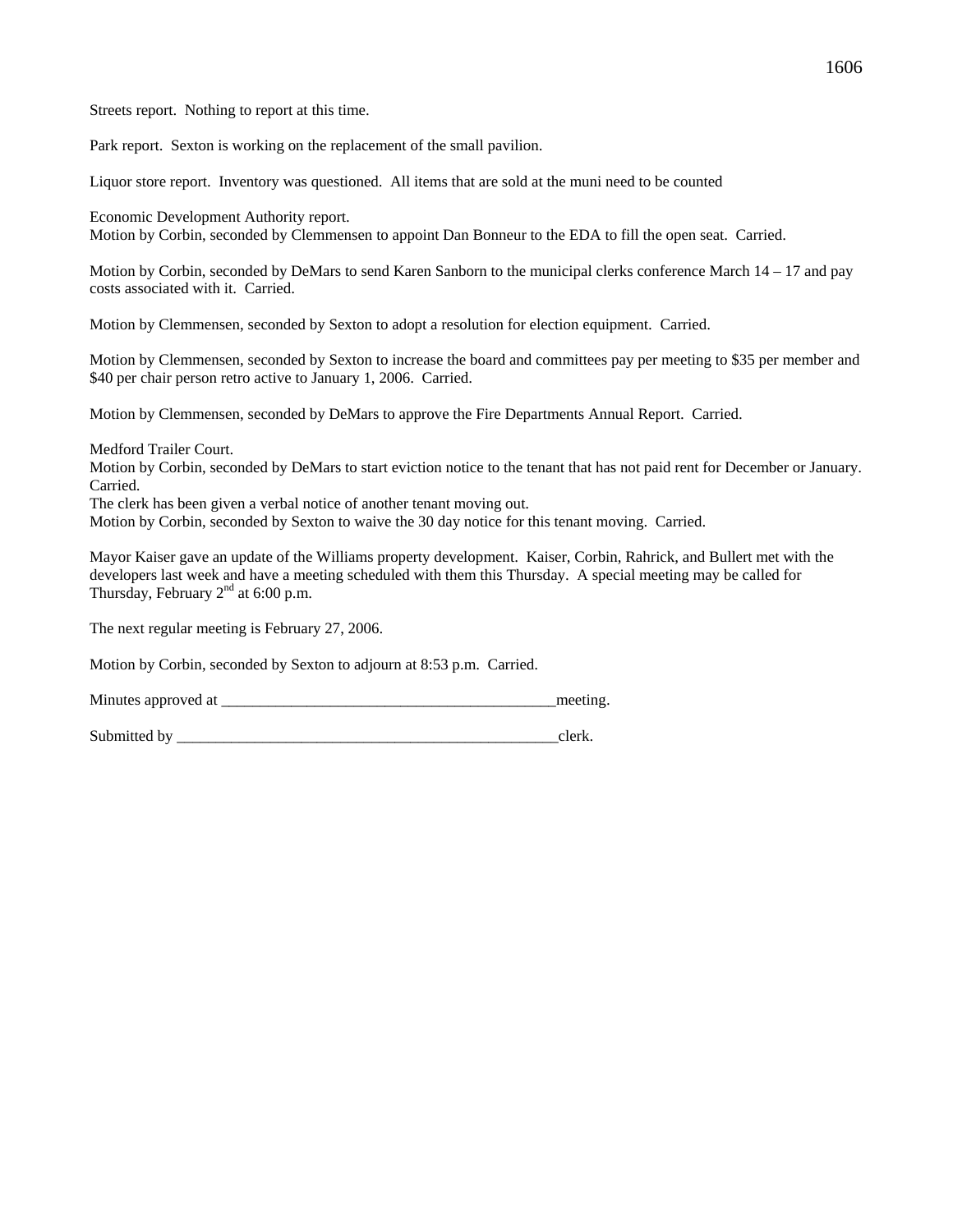Regular Council Meeting February 27, 2006 City Hall

Mayor Kaiser called the meeting to order at 7:00 p.m. All members were present. Others attending were Amber Kniefel, Bruce Bullert, Mike Grossman, Dave Maroney, Seth Peterson, Andy Colwell, Steve Dasseos, Paul Beiser & Kids, Mark Rahrick, and Pat Merritt.

Motion by Clemmensen, seconded by Corbin to accept the agenda as presented. Carried. Motion by Sexton, seconded by DeMars to approve the minutes as presented. Carried.

Five Minute Recess.

Motion by Sexton seconded by Corbin to pay the city and liquor store bills for February. Carried. Motion by Corbin, seconded by DeMars to approve the check register for January. Carried.

Concerns from the public. Andy Colwell asked if there was a profit from the liquor store for 2005, and what the profits of the liquor store had been in the past. City Clerk Karen Sanborn stated that prior to the completed audit, the liquor store was not showing a profit for 2005 and then read off the profits before transfers to the City in previous years as follows: 2004 - \$21,071.95; 2003 - \$32778.15; 2002 - \$26,972.88; and 2001 - \$64,207.17. Mr. Colwell expressed concerns about the lack of a profit and hopes that the Council is watching this very closely. Mayor Kaiser stated that Liquor Store Commissioner DeMars is working with the manager on this.

Planning & Zoning report.

Motion by Corbin, seconded by DeMars to approve the sign permit as recommended by the planning & zoning. Carried.

Engineers report.

Wastewater Treatment Plant. Seth Peterson, Bolton & Menk, presented the Amended Facility Plan. A public hearing will be held for public comment or questions about the amended plan. Floor opened to the public for questions. Motion by Clemmensen, seconded by Corbin to approve the Interim Treatment Plans as presented. Carried. Motion by Clemmensen, seconded by Corbin to approve the Amended Facility Plan as presented. Carried. Motion by DeMars, seconded by Clemmensen to submit the permit application to MPCA as presented. Carried.

Water treatment options. The next meeting for this committee is April 24<sup>th</sup>, at 4:30 p.m. By this time the final test results will be available for review.

Water Emergency & Conservation plan is in progress.

Williams Barta property development has been tabled by the developers at this time. Current ownership of the property is unknown at this time.

Attorney report.

The franchise agreement with Alliant Energy is under review with Alliant's attoneys.

Residential Rental Unit Registration.

Motion by Sexton, seconded by Corbin to adopt a resolution to set the fees for rental unit registration as presented. Carried. These properties need to be inspected by a building inspector. Sanborn will contact Mike Nelson from Steele County about this.

Storm water collection pond ownership. Discussion of this issue. Planning & Zoning are asked to investigate this for the Council.

Park report.

Amber Kniefel resigned from the park board. Sexton expressed thanks and appreciation for the time and efforts she put into this board.

Sexton is working on the replacement of the small pavilion. A set of plans has been given to the building inspector for an opinion on the feasibility of this building. A response has not been received yet.

Sexton is also continuing to investigate possible improvements to the baby pool area.

Liquor store report. Heavy cleaning is in progress.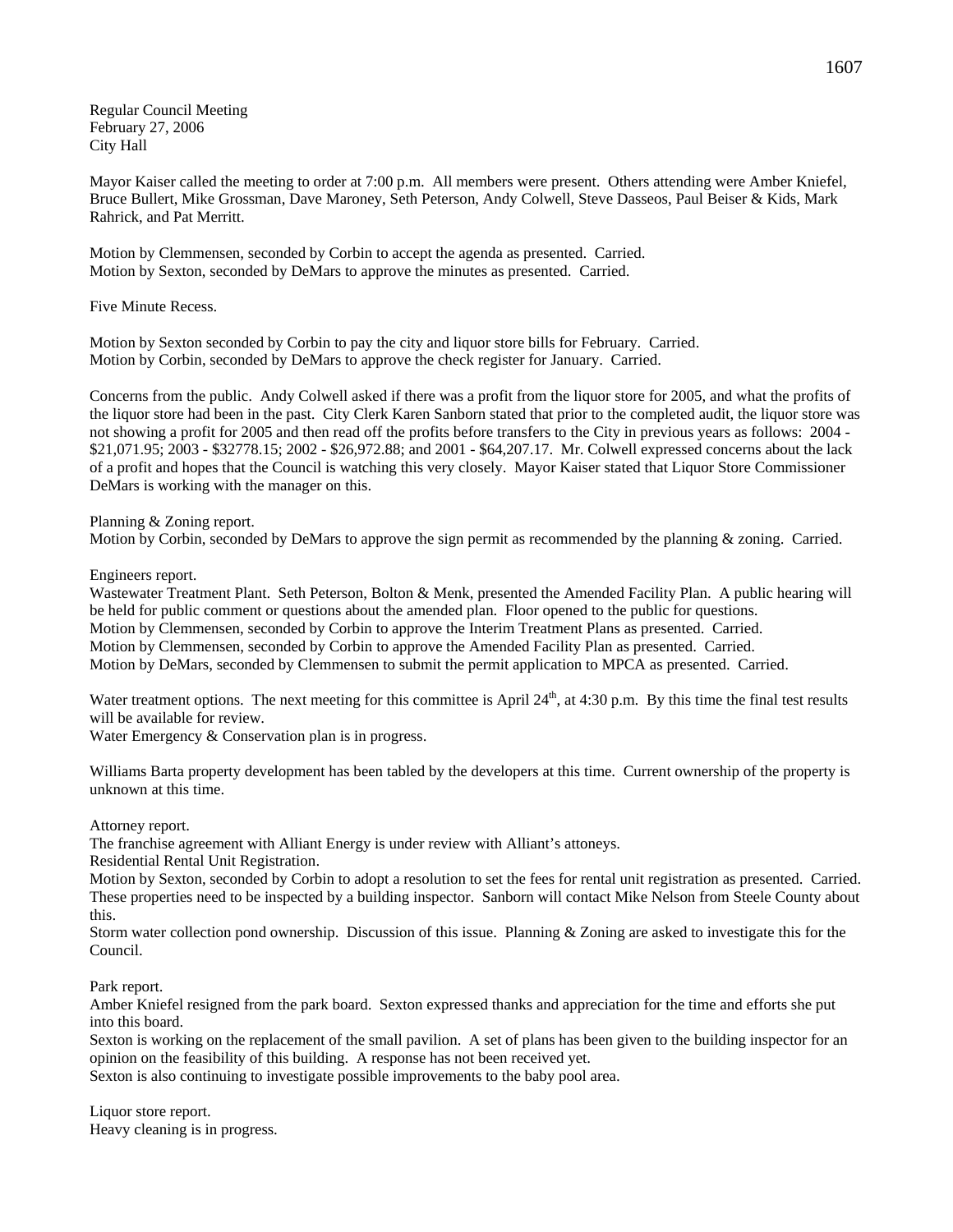EDA report.

Motion by Corbin, seconded by Sexton to approve the Shop Medford program with a \$3,000 budget. Carried. Motion by DeMars, seconded by Sexton to approve 1 member of the EDA to attend an Eminent Domain Law seminar on April  $11<sup>th</sup>$  at a cost of \$235. Carried.

Motion by Corbin, seconded by Clemmensen to accept as presented as the first reading of a proposed ordinance to increase council wages. Carried.

Medford Trailer Court. There are only 2 tenants left. The committee will start to look at options for this property.

Special meeting scheduled for Wednesday, March  $8<sup>th</sup>$ , at 6:00 p.m. Agenda items are Scenic Heights Addition and the Small Pavilion Replacement.

Regular meeting is March  $27<sup>th</sup>$ . A public hearing for the Amended Facility Plan will be at 6:00 with the regular meeting to follow at 7:00.

Motion by Corbin, seconded by Sexton to adjourn at 8:22 p.m. Carried.

Minutes approved at \_\_\_\_\_\_\_\_\_\_\_\_\_\_\_\_\_\_\_\_\_\_\_\_\_\_\_\_\_\_\_\_\_\_\_\_\_\_\_\_\_\_\_meeting.

Submitted by  $\Box$ 

Special Council Meeting March 8, 2006 City Hall

Mayor Kaiser called the meeting to order at 6:00 p.m. All members were present. Others attending were Judy Edel, Dennis Spinler, Diane Lavallie, Kevin Edel, Bill Cronin, Mark Rahrick, Todd Kavitz, and Bruce Bullert.

The purpose for this special meeting is to discuss the proposed Scenic Heights development and the replacement of the small pavilion in Straight River Park.

Scenic Heights. Todd Kavitz outlined his timeline for Phase One of this development: grading done in April, final plat filed at the end of April, with the project complete by the end of July or early August. This project will be done without City bonding. Developer will pay the costs up front.

Todd outlined the concept plan for the public in attendance. Public questions and concerns were addressed by the Council. Access to the Spinler property to the north was discussed. Third Avenue SE meets Cedar Ave on the north side of Scenic Heights addition. Concerns about the storm water flows and the proposed pond.

Review of the developers agreements. One is for the entire development, the other is for Phase One of the development. Revisions to the agreement for Phase One were discussed.

Motion by Corbin, seconded by Clemmensen to authorize the Mayor & Clerk to sign the developers agreements as amended tonight on behalf of the City. Carried.

Motion by DeMars, seconded by Corbin to adopt a resolution approving the preliminary plat for Phase One of Scenic Heights addition to the City of Medford. Carried.

Motion by Sexton, seconded by Corbin to adopt a Joint Resolution for the annexation of 39.84 acres owned by Oakridge Bluff Properties, LLP upon receipt of the fully executed developers agreements. Carried. Motion by Clemmensen, seconded by Corbin to adopt a Joint Resolution for the annexation of 34.38 acres owned by Todd & Camille Kavitz on a contract from Harlan & Josephine Matz upon receipt of fully executed developers agreements. Carried.

Discussion of the next steps to be taken for this development. Variance process for the lot sizes, and developed areas versus open development.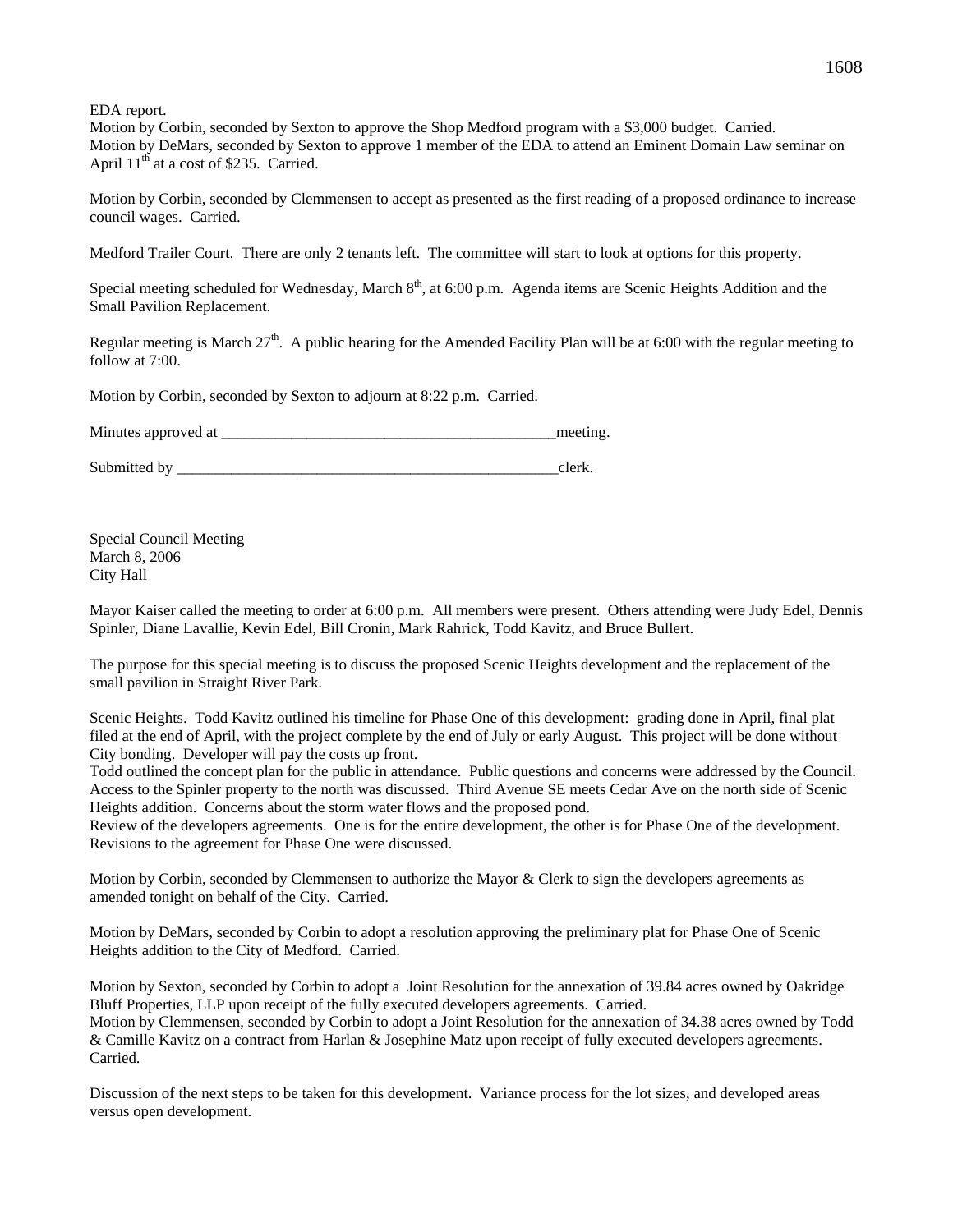Replacement of the burned small pavilion. The council is agreeable to the concept of the building as shown by Sexton. Bruce Bullert will investigate the elevation issues with the flood plain and create bid forms for the building. This project should be put out for bids even though the city is not required to. The plans that Mr. Bullert will prepare are design build plans.

Motion by Corbin, seconded by DeMars to adjourn at 7:30 p.m. Carried.

Minutes approved at \_\_\_\_\_\_\_\_\_\_\_\_\_\_\_\_\_\_\_\_\_\_\_\_\_\_\_\_\_\_\_\_\_\_\_\_\_\_\_\_\_\_\_meeting.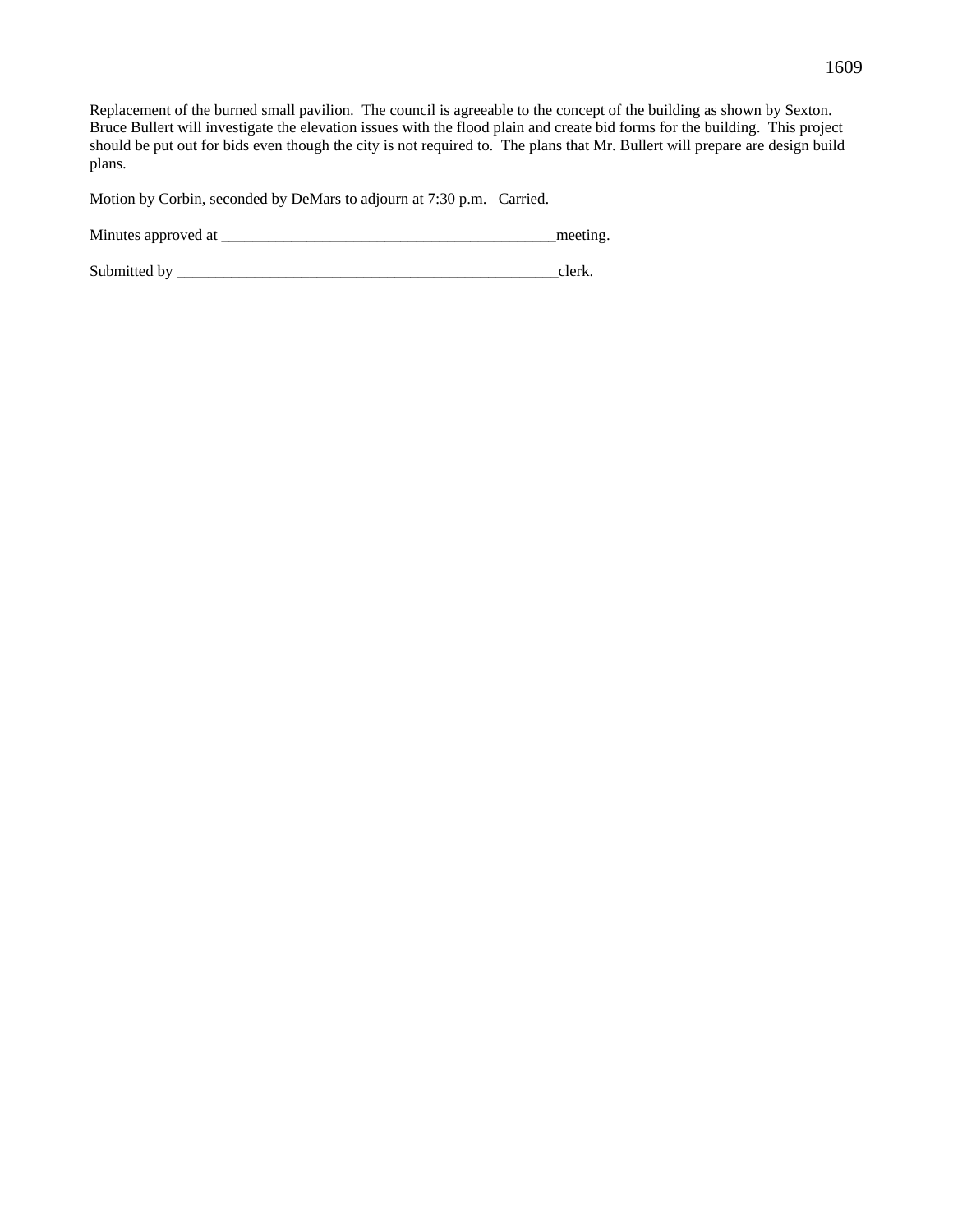Public Hearing March 27, 2006 City Hall

Mayor Kaiser called the hearing to order at 6:06 p.m. Council member Corbin was absent. Others attending were city employees Rich Kucera, Dorian Cornelius, and Jason Dusek; from the public, Andy Colwell.

The purpose of this public hearing is to receive comments and views of interested persons on the proposed Amended Wastewater Treatment Facility Plan.

Seth Peterson gave a presentation of the amended plan.

Floor was opened to questions.

Motion by DeMars, seconded by Clemmensen to adjourn at 6:37 p.m. Carried.

Minutes approved at the setting and the setting and the setting.

Submitted by \_\_\_\_\_\_\_\_\_\_\_\_\_\_\_\_\_\_\_\_\_\_\_\_\_\_\_\_\_\_\_\_\_\_\_\_\_\_\_\_\_\_\_\_\_\_\_\_\_clerk.

Regular Council Meeting March 27, 2006 City Hall

Mayor Kaiser called the meeting to order at 7:00 p.m. Council member Corbin was absent. Others attending were Bud Sanders, Dave Mueller, Becky Walderon, Julie Bruessel, Pat Merritt, Paul Beiser, Jeff Karow, Tom & Carla Southworth, Craig O'Hearn, Todd Kavitz, Jerry Paschke, Jason Dusek, Dorian Cornelius, Andy Colwell, Rich Kucera, Mark Rahrick, and Bruce Bullert.

Motion by Clemmensen, seconded by DeMars to accept the agenda as amended. Carried. Motion by Sexton, seconded by DeMars to accept the minutes as presented. Carried. Motion by Clemmensen, seconded by DeMars to pay the city and liquor store bills for March. Carried. Motion by DeMars, seconded by Sexton to approve the check register for February. Carried.

Tom Southworth, Precision Auto Body, attend this meeting to clarify the zoning of his property located at 108 SE  $5<sup>th</sup>$ Avenue. This property was annexed in 1990 and the council took action in May of 1990 to zone the property as commercial. The zoning map will be changed to reflect this information.

The Medford Area Recreation Committee is requesting the use of the pool on June  $10<sup>th</sup>$  for a fundraising event. There would be a free open swim from  $4 - 7$  if permitted. Council member Sexton abstained from this discussion. Motion by DeMars, seconded by Clemmensen to waive the pool rental fees for the Medford Area Recreation Committee for a fund raising event on Saturday, June 10, 2006. City of Medford lifeguards will be used and paid by the city and the Recreation Committee will reimburse the city for these wages. Sexton abstained. Motion carried. Discussion of a raffle being held by this committee in conjunction with the event. Jerry Paschke stated that the state does not require a permit for a raffle with under \$1500 in prizes being awarded, and asked if the city had any requirements for a raffle. The city does not have any further requirements than the state for raffles.

Medford Civic Club – Straight River Days 2006. A letter requesting permits for this years event was presented. An application for a temporary on-sale license was given to Paul Beiser, president, to fill out and return for the council to take action on at the next regular meeting.

Liquor store employee options. Manager, Becky Walderon, and Council member DeMars are recommending reestablishing a full time bartender position.

Motion by DeMars, seconded by Clemmensen to hire Craig O'Hearn as a full-time bartender with a salary based on \$15 per hour and 40 hours per week. This is a new position/new employee with no credit for previous employment with the city. Carried.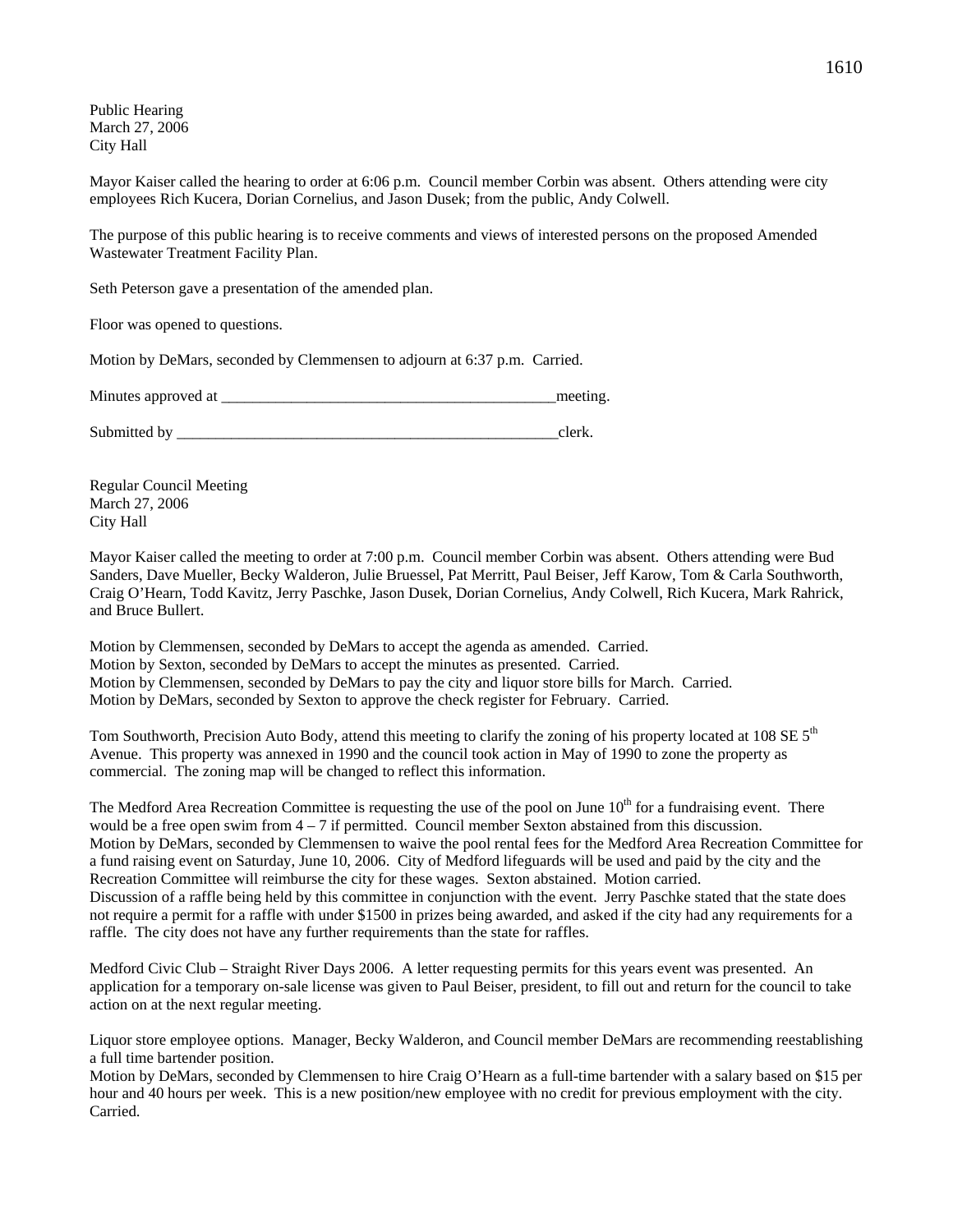Scenic Heights Addition. Review of the developers agreement for Phase One of this development and the engineering fees included.

Motion by Sexton, seconded by DeMars to set the engineering fees of the City Engineer at 8 ½% of the actual project costs for Phase One. Carried.

Discussion of paragraph 15 of the developers agreement for Phase One. There is a potential is greater that there could be more things buried in this area than any other area of development.

Motion by Clemmensen, seconded by DeMars to enter into the developers agreement for Phase One of Scenic Heights as discussed tonight. Carried.

The timeline for moving forward with this phase of the development was discussed.

Planning & Zoning report.

Variance request of Wilma Mueller.

Motion by Clemmensen, seconded by DeMars to grant an 11.5 foot variance on the west side of Wilma Mueller's property located at 201 E Central Avenue for the enclosing of the entryway. Carried.

Planning & Zoning Board recommends that the city own all storm water retaining ponds located within the city limits. Review of fencing requirements will be discussed at the next meeting and a recommendation will be given to the council at the next regular meeting.

Engineers report.

Engineering agreement with Bolten & Menk. Bruce Bullert will review it and make a recommendation to the council at the next meeting.

Water treatment options. The next meeting is April  $24<sup>th</sup>$  in the morning. Test results from area wells will be reviewed. Water Emergency and Conservation Plan is being drafted now.

Wastewater treatment funding. Bills have been introduced in the Senate and the House to address Medford's needs for both a sales tax and possible funding from the bonding bill.

Attorneys report.

Discussion of Ordinance No. 188, Rental Housing Registration. Motion by Sexton, seconded by DeMars to repeal Ordinance No. 188. Carried.

There has been no communication from Alliant Energy about the franchise agreement yet.

Motion by Clemmensen, seconded by DeMars to approve the Employee On Call Policy as presented. Carried.

Wastewater Lift Station Electrical repairs.

Motion by Clemmensen, seconded by Sexton to approve the necessary repairs for the time and improvements for this will be addressed with the improvements to the wastewater treatment plant this fall. Carried.

Park & Pool report.

Mayor Kaiser is working with Steele County on the Frank Woodfill Wildlife Refuge.

Motion by Sexton, seconded by DeMars to set the fees for swim lessons, memberships, open swim, and the weekly pass as recommended by the park board. Carried.

Motion by Sexton, seconded by DeMars to set the pool rental as recommended by the park board. Carried.

Review of the small pavilion replacement. The site is within the 100 year flood plain. Bruce Bullert will review this information and create some sort of plans to be bid from. The city will then accept quotes or bids for the project to rebuild the small pavilion.

EDA Report.

Liquor Store report.

Motion by DeMars, seconded by Sexton to table the resolution from Steele County for the County State Aid Highways turn back. Carried.

Motion by Clemmensen, seconded by Sexton to accept as presented as the 2<sup>nd</sup> reading of a proposed ordinance to increase the mayor and council wages. Carried.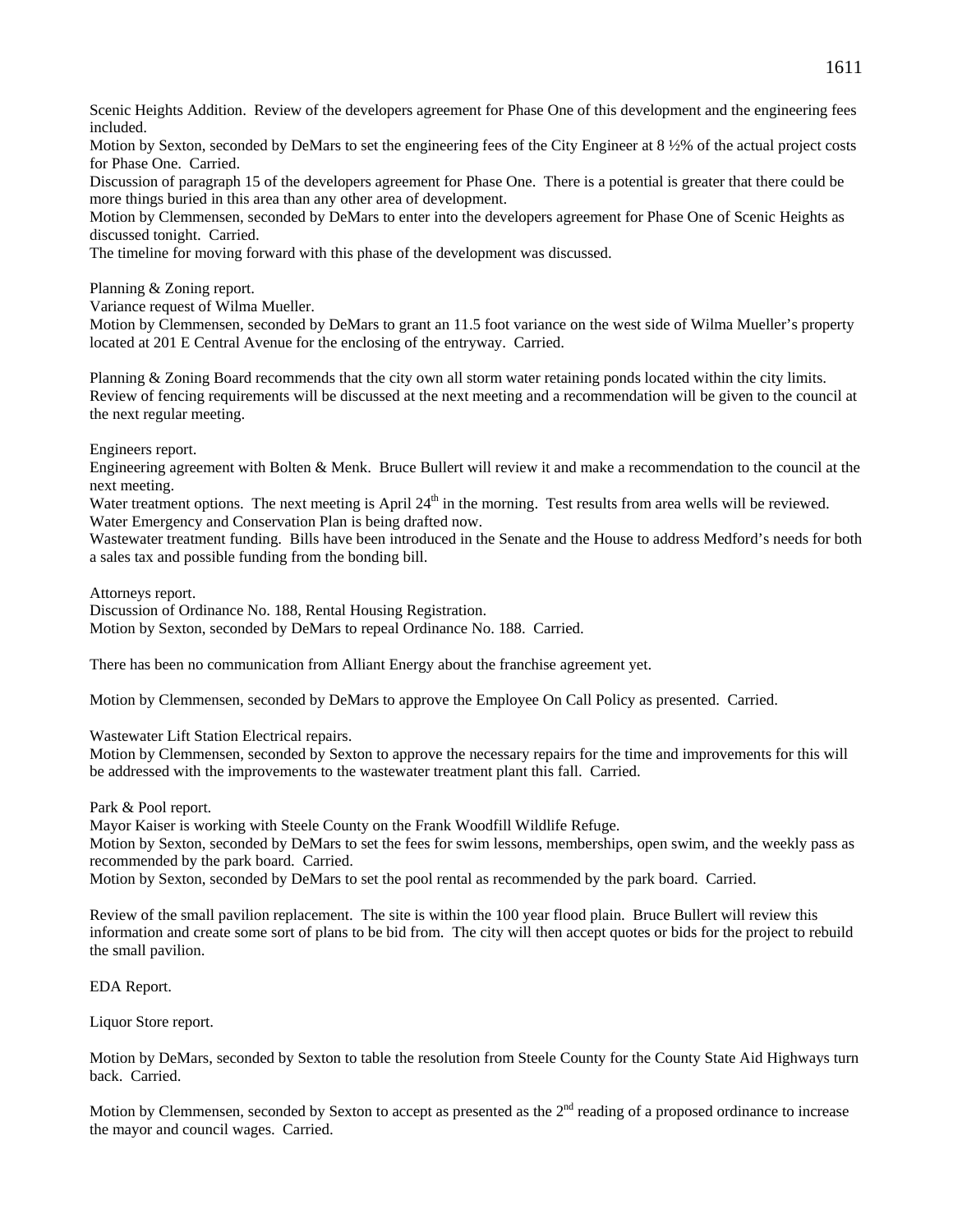Motion by Sexton, seconded by Clemmensen to adopt an ordinance to increase the mayor and council wages effective January 1, 2007. Carried.

Jeff Karow expressed his appreciation and thanks to Rich for the snow removal that was pushed unto Medford Auto Sales area and left for a day. Jeff also pointed out that the street light by his business is not working.

Appreciation and thanks were expressed to Dorian Cornelius for his help in repairing a water main break.

Motion by DeMars, seconded by Clemmensen to adjourn at 9:17 p.m. Carried.

Minutes approved at \_\_\_\_\_\_\_\_\_\_\_\_\_\_\_\_\_\_\_\_\_\_\_\_\_\_\_\_\_\_\_\_\_\_\_\_\_\_\_\_\_\_\_meeting.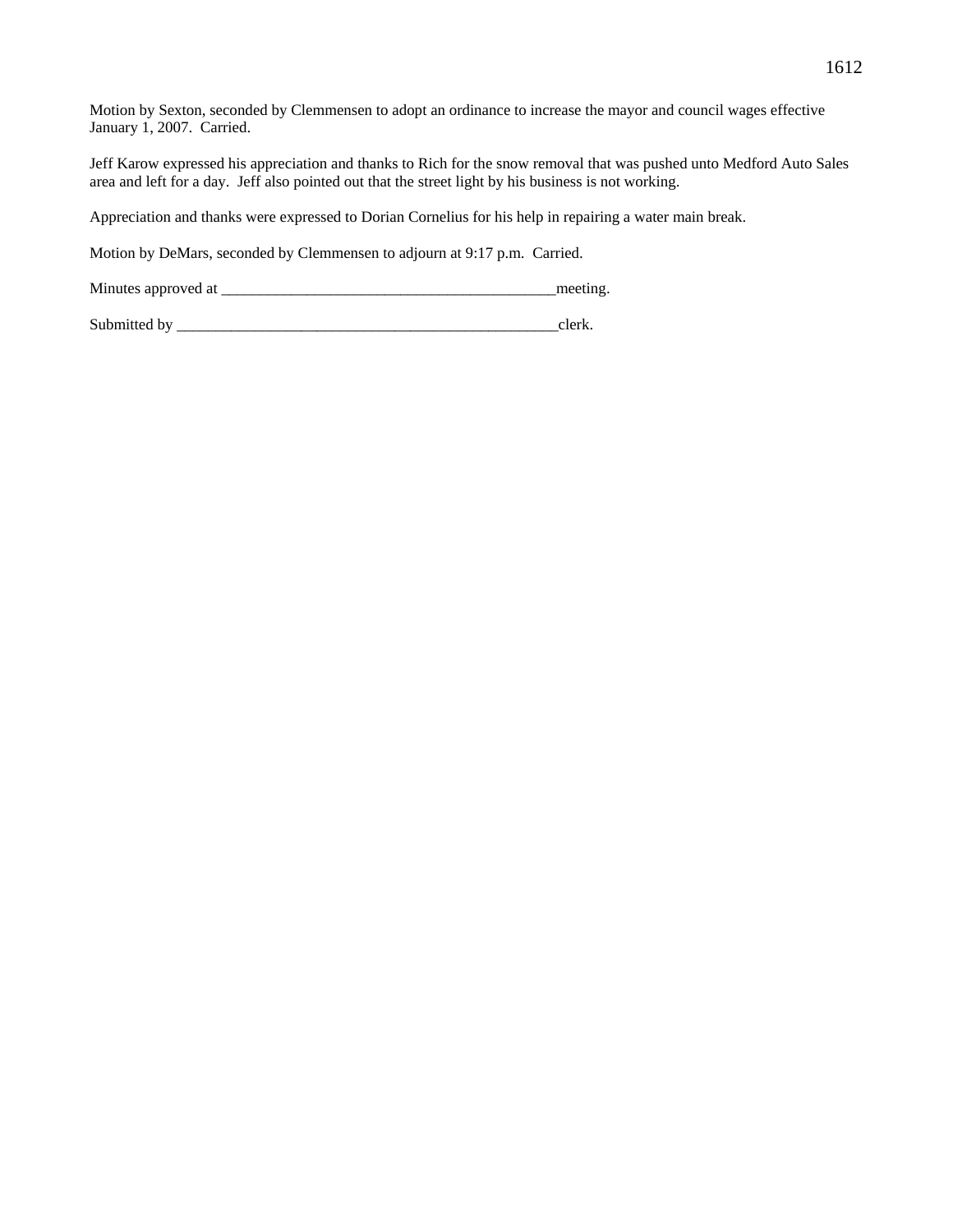Regular Council Meeting April 24, 2006 City Hall

Mayor Kaiser called the meeting to order at 7:00 p.m. All members were present. Others attending were Pat Merritt, Drew DeMars, Lynn Bruns, Jerrie Herget, Rick Hager, Bruce Bullert, Ivan Cowell, Paul Beiser, Steve Pumper, Tom Olinger, Steve Meyer, Todd Kavitz, Don Schultz, Judy Schultz, Chad Merritt, Andrew Colwell, and Dorian Cornelius.

Motion by Corbin, seconded by DeMars to accept the agenda as amended. Carried. Motion by Sexton, seconded by Corbin to approve the minutes as presented. Carried. Motion by Clemmensen, seconded by Corbin to pay the April city and liquor store bills as presented. Carried. Motion by Corbin, seconded by DeMars to approve the check register for March. Carried.

Water treatment options. Concerns about the water quality were expressed and questions asked about what action the City is taking to address this issue. Mayor Kaiser explained that the City has been working with the Minnesota Department of Health researching options for the City to take. Bruce Bullert explained where the research has taken the committee and the best option for treatment of the water.

Medford Fire Department.

Motion by Corbin, seconded by Sexton to approve the proposed fees for Fire Protection for Medford and Deerfield Townships as recommended by the fire chief, Rick Hager. Carried.

Steve Meyer, Dobson Lange & Associates, presented an Agent of Record Assignment for the City to consider. Steve Meyer previously was with CO Brown Agency and was the agent for the city health insurance benefit policy. Motion by Corbin, seconded by Sexton to appoint Dobson Lange & Associates as the Agent of Record for the city health insurance group. Carried.

Tom Olinger, Abdo Eick & Meyer, presented the audit for the year ended December 31, 2005.

Medford Civic Club

Motion by Corbin, seconded by Sexton to grant the food, beer, and dance permits as requested subject to the completed application submission. Carried.

Motion by Corbin, seconded by DeMars to grant with a waiver of the 60 day waiting period to hold a raffle. Carried.

Planning & Zoning report.

Discussion of fence placement. Planning & Zoning would like the city to require a site plan approval for the placement of fencing. The city attorney will drat and ordinance amendment to address this issue.

Planning & Zoning would like to add to the city policy list posted in the entry way that variances expire in one year. Sighting a variance granted in 2003 that has had no action taken to date.

Motion by Corbin, seconded by Sexton to approve the sign request for Lane Bryant. Carried.

Scenic Heights variance request. A letter was received from Mrs. Terrance Tuttle opposing the variance. Motion by Corbin, seconded by DeMars to grant the variance request for the Patio Homes lots as requested. Carried.

Steve & Carole Pumper variance request. Discussion about what exactly Mr. Pumper is requesting (deck or 4 season porch) and the garage addition. Mr. Pumper decided to withdraw his request and waive the 60 day rule since both requests where presented in a single application.

Motion by Sexton, seconded by DeMars to waive the fee for Mr. Pumpers variance resubmittal of this request as two separate requests. Carried.

Engineers report.

A draft of the Compliance Agreement for the water treatment was reviewed. A final draft will be considered at the next regular meeting.

Motion by Sexton, seconded by Corbin to authorize the engineer to submit the project to the Drinking Water Revolving Fund (Priority List). Carried.

Motion by Corbin, seconded by DeMars to enter into the design agreement with Bolten & Menk for the wastewater improvement project. Carried.

Bruce will continue to investigate the Steele County CSAH 20 turnback issue.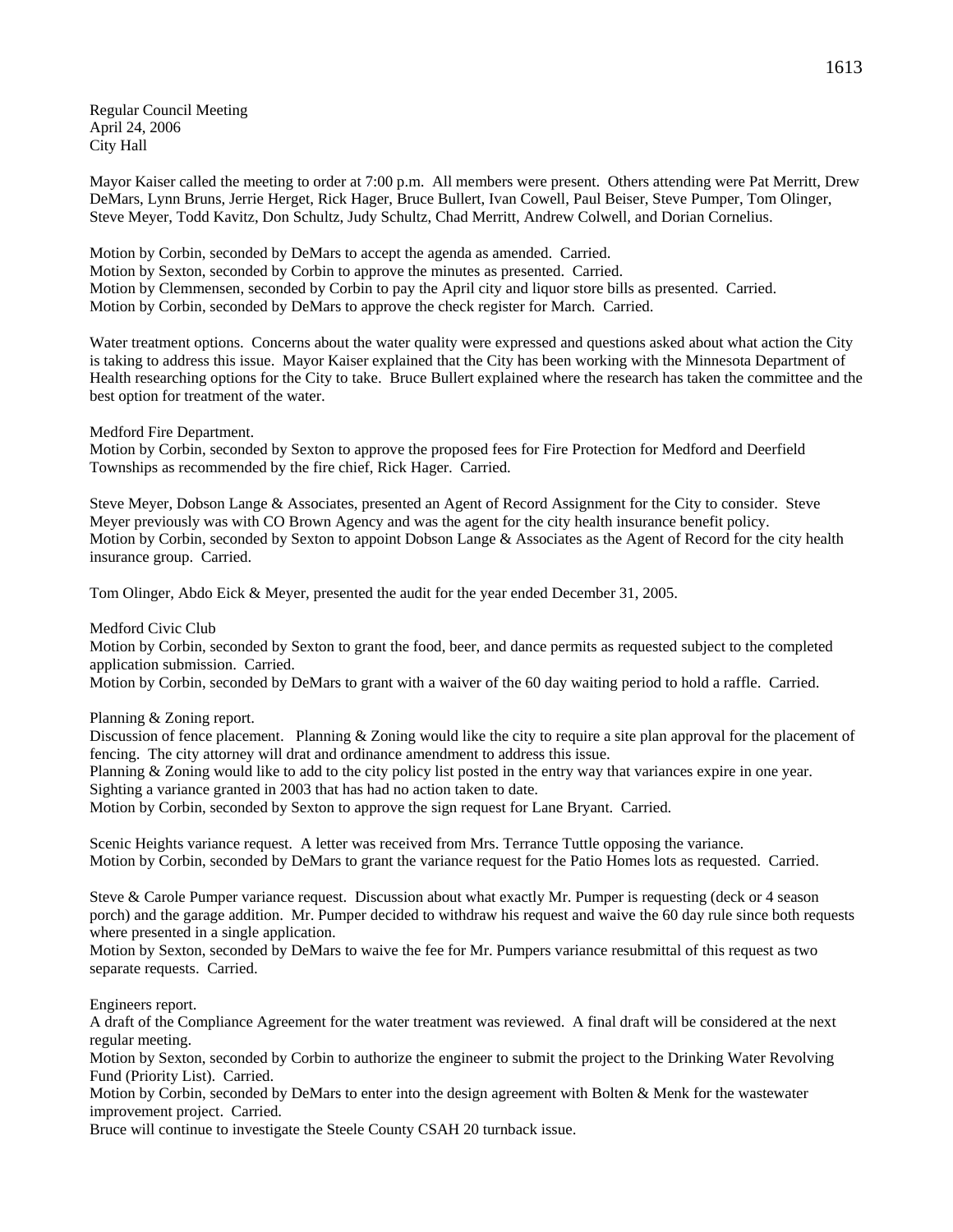Scenic Heights.

Motion by Corbin, seconded by DeMars to authorize the Mayor to sign the MPCA application for sewer extension after Bruce has reviewed the application. Carried.

A public hearing will be held in front of the Planning & Zoning board for the preliminary/final plat and the zoning of Scenic Heights.

Attorney report.

There has been no contact from Alliant Energy about the franchise agreement. Steele Waseca Cooperative has expressed interest in a franchise agreement with the city. Mayor Kaiser will contact Doug Hughes.

The Lee/Jones litigation. Both parties submitted a summary judgment and both were denied. The case will go to a trial. Bruce will work with Rich on the changes needed to be done to the cul-de-sac.

Motion by Clemmensen, seconded by Corbin to accept the resignation of Jason Dusek. Carried.

Discussion of employee needs.

Motion by Clemmensen, seconded by Kaiser to hire Dorian Cornelius at \$46,625 per year plus 3 weeks vacation with a start date of May 1, 2006. For: Kaiser, Clemmensen, DeMars, & Sexton. Against: Corbin. Motion carried.

Streets. Crack filling options will be looked into.

Park/Pool report. The park board is requesting that maintenance employees attend the next park board meeting to be held in the park on May 2, at 6:00 p.m.

Small Pavilion update. The site is within the flood plain. A replacement building must have clear flow through (removable/lift able sides or no sides). The park board will continue to look at options. The horseshoe pits were mentioned.

Liquor Store report. Becky & Craig are working well together.

Nycore has made no payments to the USDA loan to the city. Nothing new on the Trailer Court. The next meeting is the Board of Appeal & Equalization on May 3, at 7:00 p.m. The next regular meeting will be May 22, at 7:00 p.m.

Motion by Clemmensen, seconded by Sexton to adjourn at 9:33 p.m. Carried.

Minutes approved at the setting and the setting and the setting and the setting.

Submitted by \_\_\_\_\_\_\_\_\_\_\_\_\_\_\_\_\_\_\_\_\_\_\_\_\_\_\_\_\_\_\_\_\_\_\_\_\_\_\_\_\_\_\_\_\_\_\_\_\_clerk.

Board of Appeal & Equalization May 3, 2006 City Hall

Mayor Kaiser called the meeting to order at 7:00 p.m. Council members Clemmensen and Sexton were absent. Others attending were Glen Purdie and associate from the assessors office of Steele County.

The purpose of this meeting is for the property owners of Medford to express their concerns and ask questions about the estimated market value of their property.

Discussion of the values of the trailers in the trailer court.

Motion by Corbin, seconded by DeMars to adjourn at 7:15 p.m. Carried.

| Minutes approved at |  |
|---------------------|--|
|                     |  |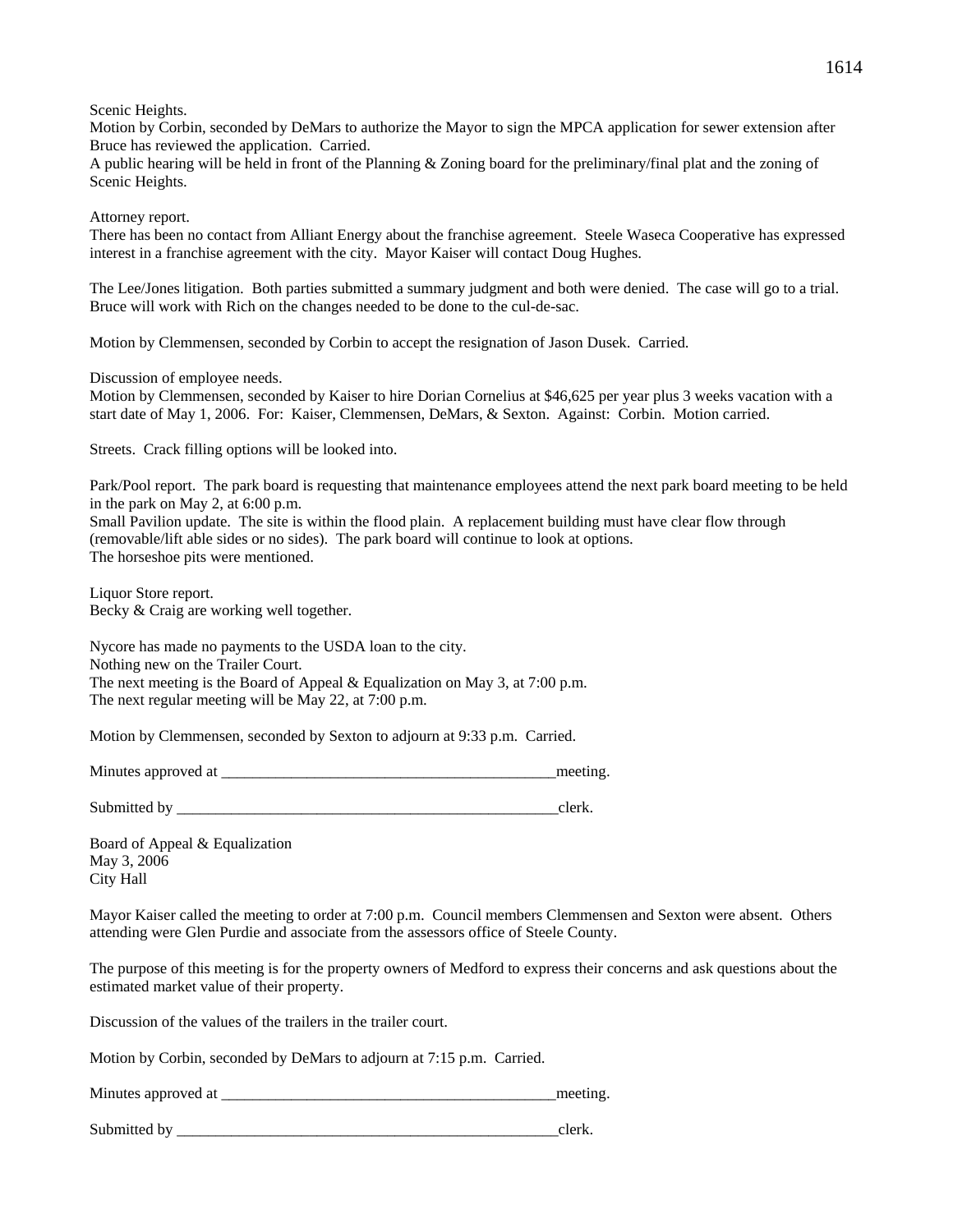Regular Council Meeting May 22, 2006 City Hall

Mayor Kaiser called the meeting to order at 7:07 p.m. All members were present.

Mayor Kaiser closed the meeting at 7:08 p.m. The purpose of the closed session is to discuss the ongoing litigation of the Sylvia Lee (Plaintiff) vs. City of Medford and Shannon Jones. The meeting is closed under Minnesota Statutes 13D.05. Persons in attendance were the City Council, Clerk, Paul Merwin, LMC Attorney representing the City, and City Attorney Mark Rahrick.

Meeting was opened at 7:40 p.m. Council member DeMars left the meeting. Public in attendance were Pat Merritt, Tony Durand, Jeff Karow, Paul Beiser, Roger Hagen, Paul Heim, Todd Kavitz, Steve Pumper, Bruce Bullert, and Todd Schwanke, Deputy.

Motion by Corbin, seconded by Sexton to approve the agenda as amended. Carried. Motion by Sexton, seconded by Corbin, seconded by Corbin to approve the minutes as presented. Carried. Motion by Clemmensen, seconded by Corbin to pay the May city and liquor store bills. Carried. Motion by Corbin, seconded by Sexton to approve the check register for April as presented. Carried.

A letter was received from Roger Hagen's attorney regarding a special assessment on his property. The assessment had been deferred in 2000 when the property was owned by David & Sylvia Lee who appealed the assessment. Before the issue was settled in court, the Lee's sold the property to Roger Hagen. City Clerk, Sanborn, notified Steele County to remove the deferment in 2001. Steele County did not put the assessment on the tax role. In December of 2005, City Auditors questioned the deferment. At that time Sanborn sent another letter to Steele County. The assessment was taken off deferment for taxes payable 2006. Interest in the amount of \$1,284.96 was then included on Mr. Hagen's tax statement. Motion by Corbin, seconded by Clemmensen to waive ½ of the interest (\$642.48) on Mr. Hagen property tax statement for 2006. Carried.

Women's Club Parade.

Motion by Sexton, seconded by Corbin to grant a food permit for June 23, 2006 to the Medford Women's Club. Carried.

Medford KC parking lot. Tony Durand and Phil Heim approached the council about the parking lot that has had an agreement for use between the KC hall and the Muni. The KC are considering selling the lot and were asking if the city was interested in purchasing the lot. An appraisal of the KC properties was shown to the council and the value given the lot was \$25,000. Mayor Kaiser stated that the city was not in a position to purchase any property at this time. Mr. Heim questioned the back parking lot and how much of it the city owns. Corbin will review this with city employees and let him know.

Deputy Todd Schwanke presented a report of the time deputies spent in Medford during the  $1<sup>st</sup>$  quarter of this year.

Planning & Zoning report.

Scenic Heights Public Hearing minutes reviewed.

Motion by Corbin, seconded by Clemmensen to approve the final plat for Scenic Heights Phase One and to designate Outlots B and C as open development, the 20 lots as residential; Outlot A is a private access to lots 1, 2, & 3 in Block 3, and Lot 2 Block 2. Carried.

Motion by Corbin, seconded by Clemmensen to adopt a resolution approving the plans & specs for Scenic Heights Phase One. Carried.

Progress of the project. Permits have been applied for. Grading will begin this week. Underground work will start in 3 to 4 weeks.

Variance Request – Steve Pumper. A public hearing was held by the planning & zoning to consider the request for an 11 foot variance for the placement of a 16' by 24' deck. Discussion of the deck being improved to a 4 season porch in the future.

Motion by Corbin, seconded by Clemmensen to approve the variance as recommended by the planning & zoning board and to state that if in the future the deck was to be improved to a 4 season porch, it would require a variance at that time. Carried.

Mr. Pumper stated that he has withdrawn his variance request for the garage addition.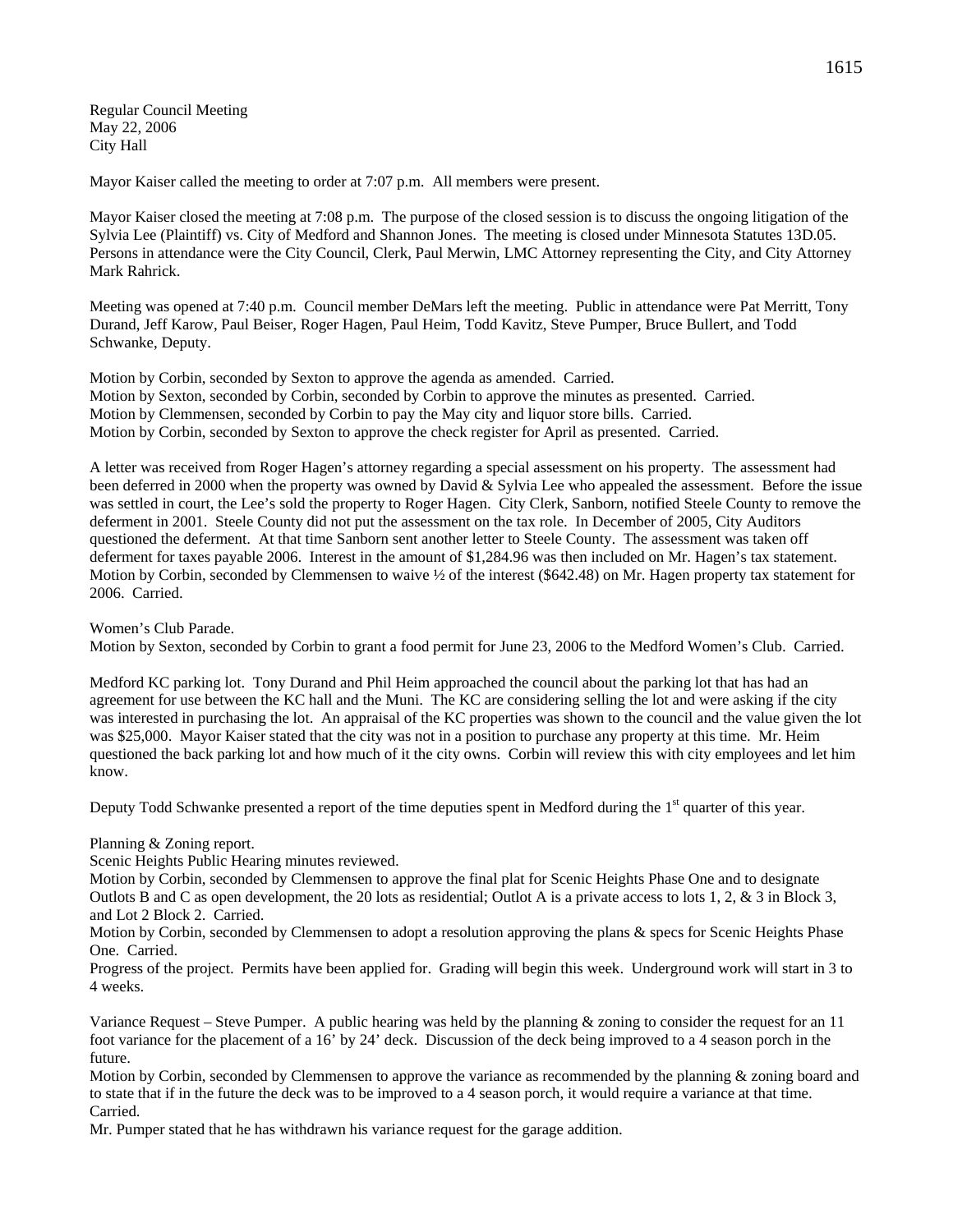Planning & Zoning regular meeting. The land use regulations proposed ordinance will be adopted after the comprehensive plan has been updated.

This committee is looking at the regulations for garages and will make a recommendation to the council next month regarding this.

Council member DeMars returned to the meeting.

Engineer's report.

Motion by Corbin, seconded by DeMars to enter into the Water Compliance Agreement with the Minnesota Department of Health. Carried.

Bruce Bullert presented the water improvement plan that was submitted to the 2007 project priority list to the state on Friday. The total cost is \$3.5 million.

Water Emergency Conservation plan must be approved by October 2007.

Attorney's report.

Mayor Kaiser is working on the Steele Waseca Coop possibilities.

Mark Rahrick has had communication from Alliant Energy about the franchise agreement.

Mark Rahrick and Bruce Bullert are checking where easement issues may arise for the storm water lines.

A driveway easement from the railroad was given to the clerk who then passed it on to the attorney. After review, the attorney did not see any need to take action for this at this time.

Motion by Corbin, seconded by Sexton to authorize the clerk to adjust the sewer portion of the Outlet Center utility bill for the increased average due to a water leak. Carried.

Streets report. A request has been received for a "Slow Children at Play" sign to be placed at the intersection of First Street NE and Second Avenue NE.

Motion by Corbin, seconded by DeMars to request the placement of said sign of Steele County since this is a county road. Carried.

Mention of the street vacation of a portion of Fourth Avenue SW and when the adjustment to the pavement will occur. There is a light out on the Round-A-Bout. Clerk will contact MNDOT about this. Mr. Pumper brought a concern about a cracked curb and sod damage from the winter plowing.

Park/Pool report.

Motion by Sexton, seconded by DeMars to approve as recommended the pool staff wage scales for the 2006 season. Carried.

Liquor Store report. Costs to improve the old fire hall are being collected. The building is used for pool and dart leagues. Follow up discussion of the KC parking lot.

It was stated that if the municipal liquor store showed a deficit in any 2 out of 3 years, a public hearing must be held to discuss the liquor store.

EDA report.

Motion by Corbin, seconded by Clemmensen to approve the 3.2 beer permit and dance permit for the year July 1, 2006 to June 30, 2007 pending the receipt of the fees for these permits. Carried.

The next meeting will be June 26, 2006.

Motion by DeMars, seconded by Clemmensen to grant a food permit to the Medford Area Recreational Committee for June  $10^{th}$  &  $24^{th}$  for events at the Muni. Carried.

Motion by Corbin, seconded by Sexton to adjourn at 9:02 p.m. Carried.

| Minutes approved at | meeting |
|---------------------|---------|
|                     |         |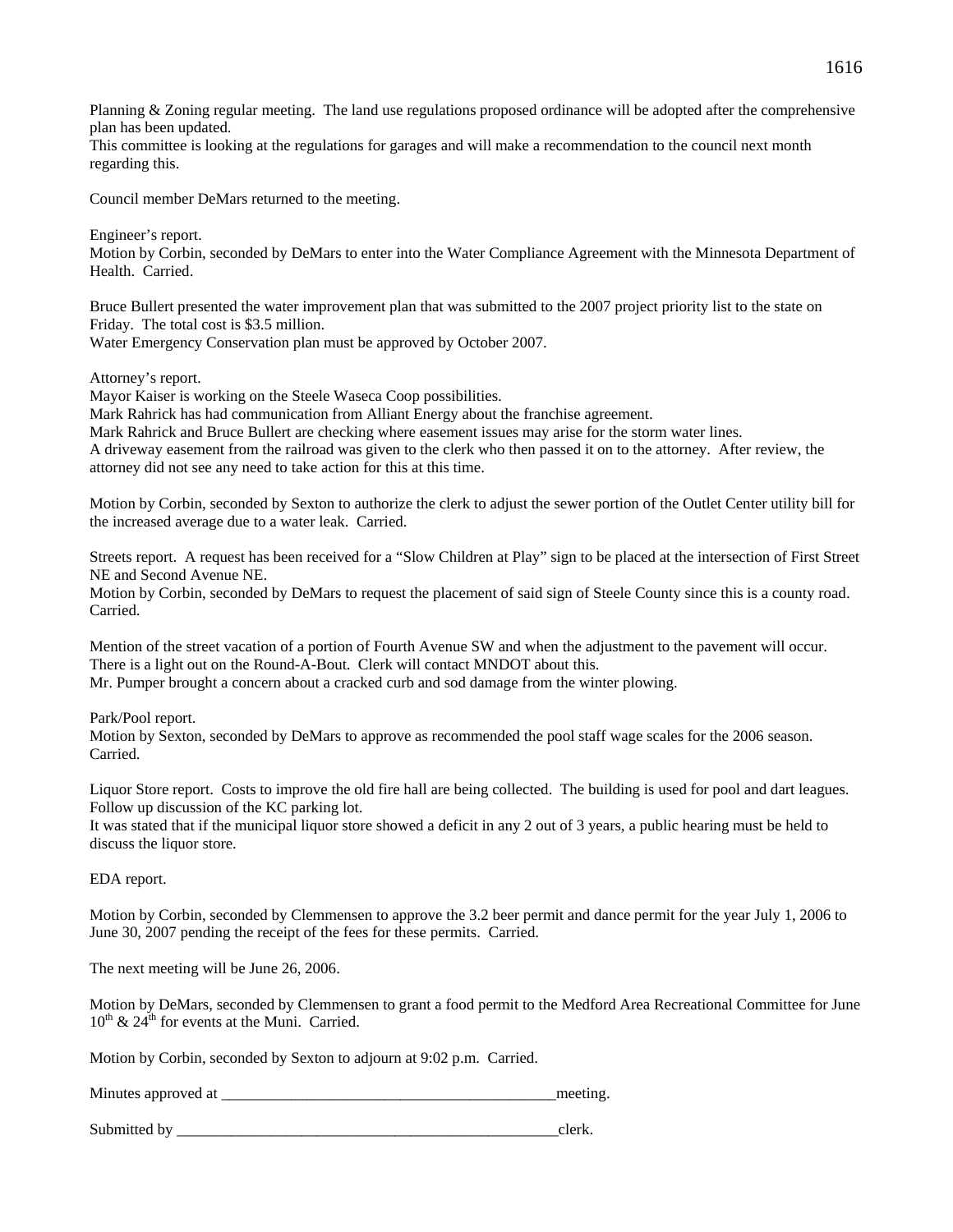Regular Council Meeting June 26, 2006 City Hall

Mayor Kaiser called the meeting to order at 7:00 p.m. All members were present. Others attending were Pat Merritt, Greg Sanborn, Rob Barbeau, Tony Durand, Mark Rahrick, Bruce Bullert, Andy Colwell, Paul Beiser, Jodi Buscho, Phil Heim, Mike & Jody Anderson, and Jeff Karow.

Motion by Corbin, seconded by DeMars to accept the agenda as amended. Carried. Motion by DeMars, seconded by Clemmensen to accept the minutes as presented. Carried. Motion by Clemmensen, seconded by Sexton to pay the June city and liquor store bills. Carried. Motion by Corbin, seconded by Sexton to approve the check register for May as presented. Carried.

Concerns from the public.

Andy Colwell requested the council to consider an amendment to the ordinance that would impose a fine on owners of dogs that bark continuously. Mayor Kaiser explained the process to file complaints and that the city would like to see that process followed since adopting ordinances whether an amendment to an existing ordinance or a new ordinance takes time and consideration of the council.

Rob Barbeau expressed his concerns with liquor store patrons actions both during the street dance and on normal nights. Mr. Barbeau stated that on more than one occasion there has been people urinating on and by his property, empty beer cans have also been left on his property. Jodi Buscho also expressed concerns about patrons leave intoxicated. The Council thanked them for the information and will discuss these issues with the manager.

Mike Anderson would like to know if there was a way to shorten the process for a variance request. Mayor Kaiser explained that a variance request hearing takes time to set up and notify surrounding property owners and that it could not be much sooner even with a special meeting. The next Planning & Zoning Board meeting is scheduled for July 17, with the Council meeting to follow on the  $24<sup>th</sup>$ .

"Children At Play" sign request. A petition has been received requesting "Children At Play" signs on 1<sup>st</sup> Street NW and 2<sup>nd</sup> Street NW, and on 1<sup>st</sup> Avenue NW.

Motion by Corbin, seconded by Sexton to place the signs as requested on 1<sup>st</sup> Street and 2<sup>nd</sup> Street NW, and to request from Steele County to place one on 1<sup>st</sup> Avenue NW since that is a county road. Carried.

KC Lodge. A certificate of survey was presented to the council of the KC property. The municipal liquor store infringes on the KC property by 1.3 feet on the west side and just over the property line on the east end of the building. Tony Durand and Phil Heim would like to know if the council would consider purchasing if not the entire parking lot, then a portion of it. Mayor Kaiser asked Mr. Durand and Mr. Heim to determine a price for the council to consider at the next council meeting.

Planning & Zoning report.

Discussion of the fencing regulations. The City Attorney will draft an amendment to Ordinance No. 177-1 and 177-2 to address fences. The Attorney will also include an amendment setting the maximum garage door height of 8 feet.

City Engineer report.

Water treatment plan has been submitted.

The water emergency conservation plan continues to be worked on.

The MPCA approval as been received for Scenic Heights.

 $2<sup>nd</sup>$  Avenue SW. There is no agreement in writing addressing the street changes. City will propose to replace the curb and the property owner will remove the bituminous, restore the bituminous and the lawn along the curb line.

Scenic Heights update. The grading is in process, the underground work will begin after the  $4<sup>th</sup>$  of July.

The pot holes behind the KC Lodge are outside of the Street and considered part of the boulevard. As such, the responsibility to repair the pot holes belongs to the KC Lodge.

The storm water drainage on  $1<sup>st</sup>$  Avenue SE is under discussion with the property owners.

Attorney repot.

Roger Hagen will pay the entire property taxes as the tax statement states. The City will then reimburse Mr. Hagen for ½ of the interest as agreed upon last month.

The storm sewer issue is still in progress.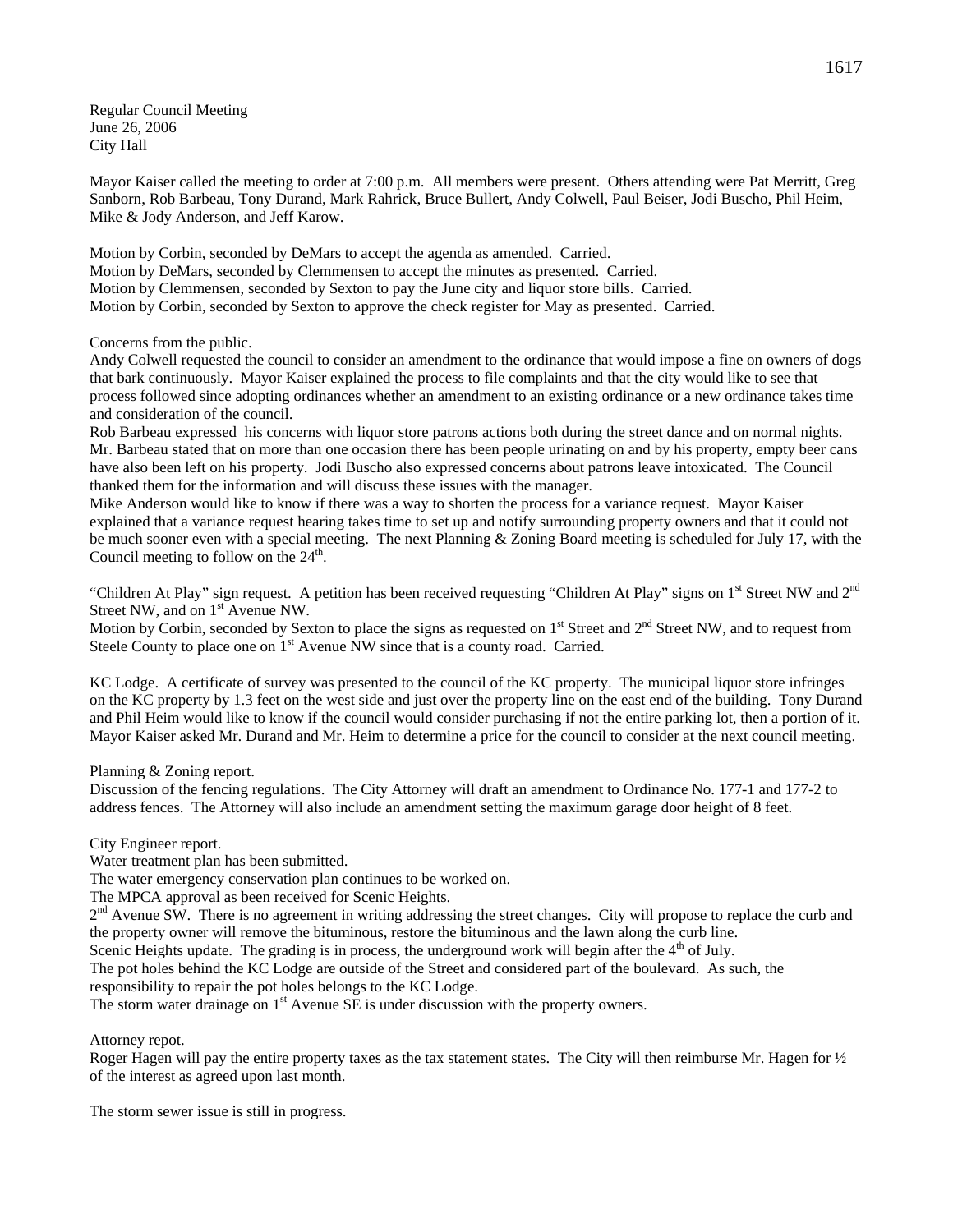Park report. Options for the small pavilion replacement are being considered at this time.

Liquor store report. The street dance was a success. Council member DeMars will bring the concerns expressed earlier to the attention of the manager.

Motion by Clemmensen, seconded by Corbin to adjourn at 8:01 p.m. Carried.

Minutes approved at \_\_\_\_\_\_\_\_\_\_\_\_\_\_\_\_\_\_\_\_\_\_\_\_\_\_\_\_\_\_\_\_\_\_\_\_\_\_\_\_\_\_\_meeting.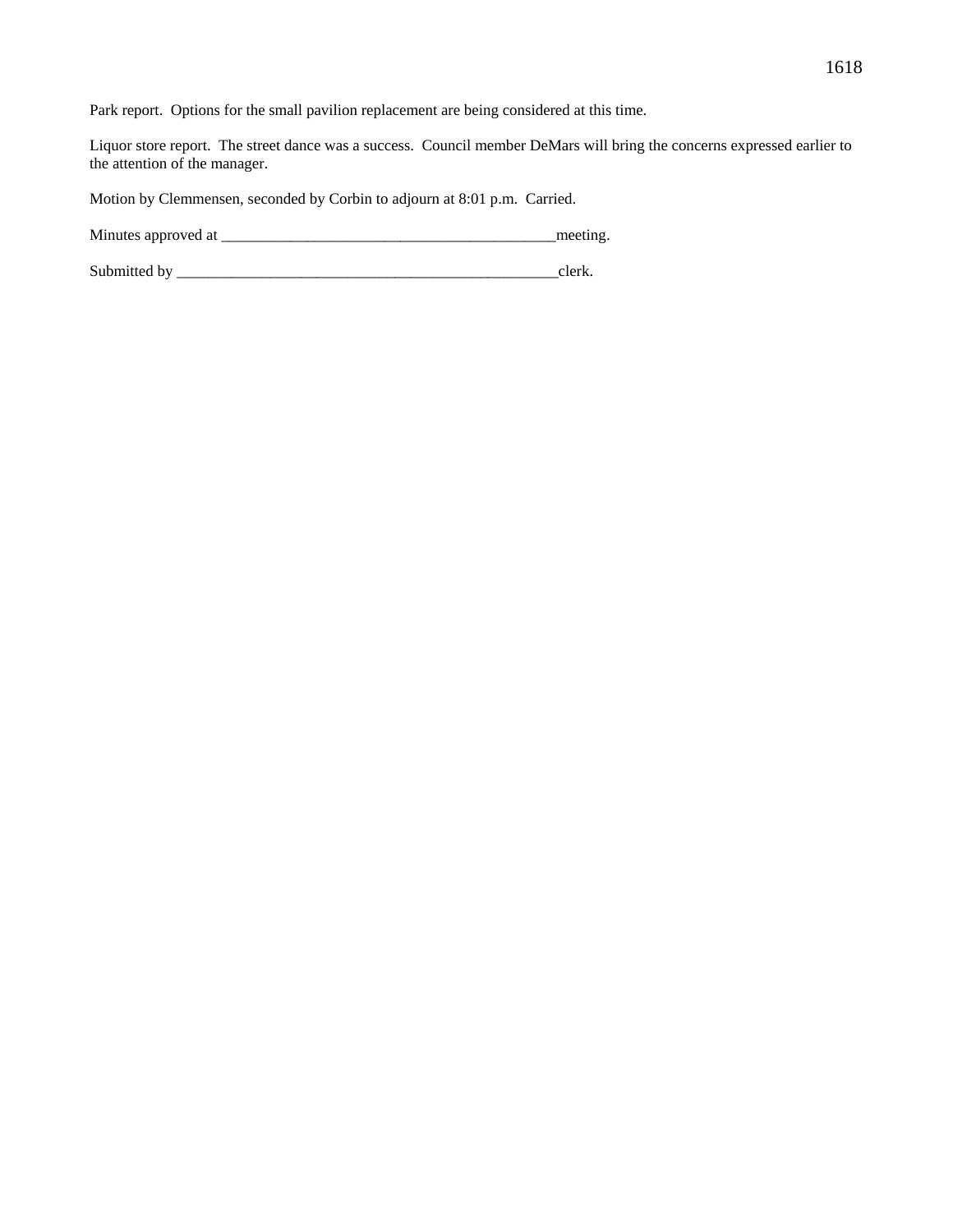Regular Council Meeting July 24, 2006 City Hall

Mayor Kaiser called the meeting to order at 7:00 p.m. All members were present. Others attending were Pat Merritt, Greg Sanborn, Amber Kniefel, Tony Durand, Deb Meinke, Andy Colwell, Bruce Bullert, and Dan Maas.

Motion by Corbin, seconded by DeMars to accept the agenda as amended. Carried. Motion by Sexton, seconded by Clemmensen to accept the minutes as presented. Carried. Motion by Clemmensen, seconded by Corbin to pay the July city and liquor store bills. Carried. Motion by DeMars, seconded by Corbin to approve the check register for June as presented. Carried.

Concerns from the public.

Question: Has the council decided to sell the trailer court or what to do with the property? Response from Mayor Kaiser was that there has been no discussion concerning the possible sale of the property yet.

Deb Meinke discussed building a garage on the lot next to the lot that her house sits on. Discussion of combining the lots. The City permits combining of the lots. Discussion of Ordinance 49 and a home occupation in the residence. The area is zoned residential and the ordinance states that you cannot build a separate building for a business. However, you can have a business in the existing building so long as you follow the stipulations in the ordinance.

KC Lodge. Property discussion. KC offers the City for the sale of 450 square feet at \$10 per square foot for a total of \$4500. The City to pay the legal fees.

Mayor Kaiser closed the meeting to discuss the KC Lodge property offer. 5' x 90' is 450 square feet @ \$10 per square foot is \$4500. The City paying for the incidental costs. Closed session ended.

City offered the representatives of the KC Lodge \$2000 and split the incidental costs. Discussion of liability of the parking area. KC would like a Certificate of Insurance listing the City as second insurer of the parking lot.

Budget meeting on Wednesday, August 9, 2006 at 6:00 p.m. will include discussion of the KC property.

KC Lodge Raffle Request. Motion by Corbin, seconded by DeMars to approve the raffle request without a waiting period. Motion Carried.

Planning & Zoning report.

Discussion of the Furniture Outlet Sign Request.

Motion by Sexton, seconded by DeMars to approve the sign request as recommended by the Planning & Zoning Board. Motion Carried.

Niles Driveway Request. This is a horse shoe driveway with each driveway being 16 feet wide. Ordinance 177-1 states that you are allowed a 26 foot curb cut. Merritt will inform the Niles' of the regulations in this ordinance.

Sanborn will send a letter to Met Con about the weeds.

City Engineer report.

The water project for the City of Medford is number 13 to 17 on the Project Priority List, each of these projects have the same number of points. The wastewater project is number 70 on the Project Priority List. Street Vacation Project—working with property owner Discussion of Horse Shoe Driveways.

Attorney repot.

Motion by Clemmensen, seconded by Corbin to accept the 1<sup>st</sup> reading of the proposed ordinance to amend 177-1. Carried. Jones/Lee Litigation. Trial date is at least 90 days out. Lee attorney has withdrawn as counsel. She is now pro-se. Discussion of the Outlet Center. The Outlet Center is to be sold, but there is a dispute with the area south of the center.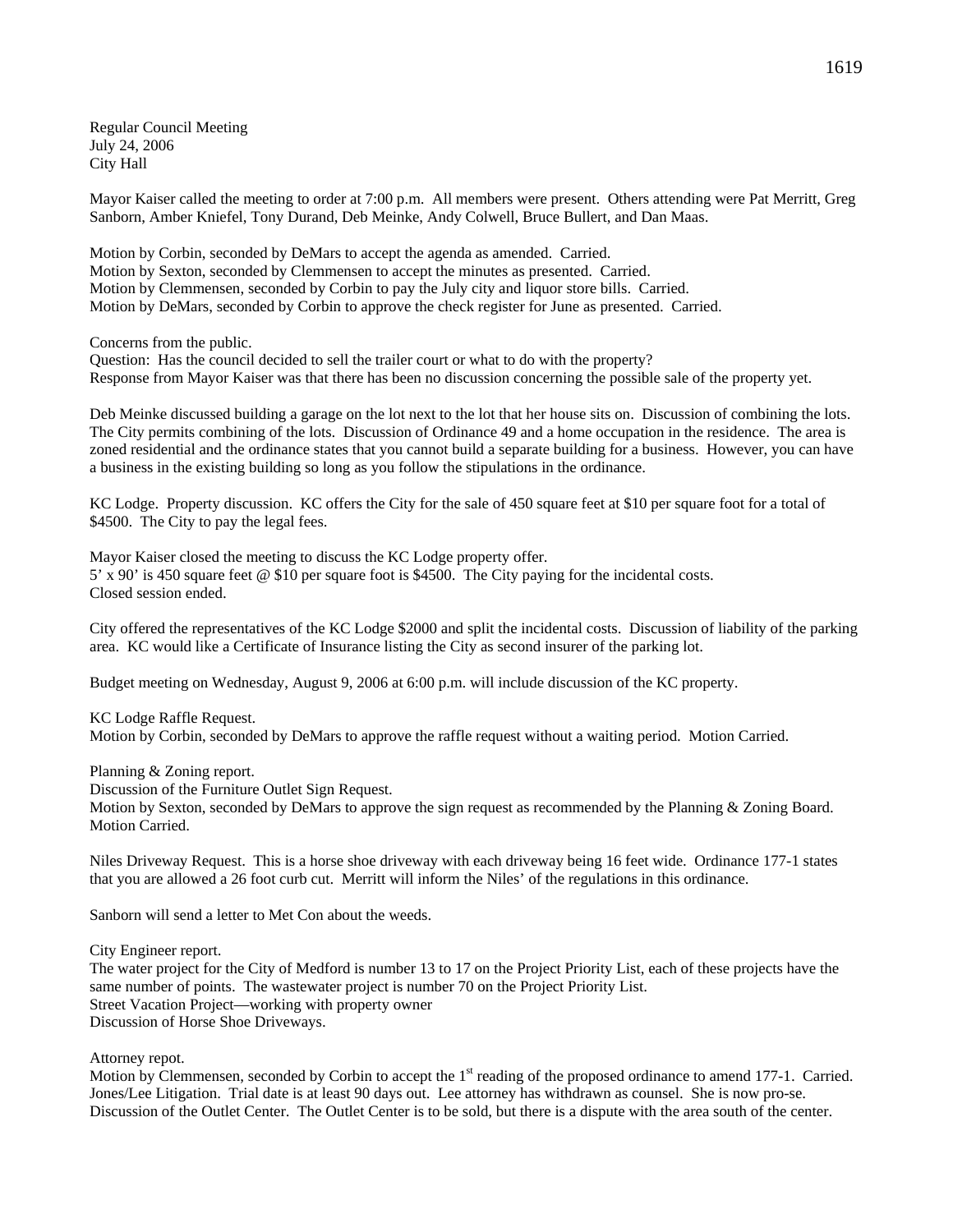Water/Wastewater Report. Discussion of the streets and the pavement repairs. Round-A-Bout looks good.

Park report. Mayor Kaiser said to get the manufactured woods chips for the playground area. Small pavilion concerns-the Park Board will continue to investigate options. Employee Appreciation Night will be August  $6<sup>th</sup>$  at the Medford Pool. Volleyball lights bid is \$3400.

Liquor store report. Everything looks good.

EDA—Shop Medford program is ready to begin.

Additional City Concerns

Motion by DeMars, seconded by Clemmensen to appoint election judges for the 2006 election: Dorothy Steinbauer, Evelyn Brady, Marge Burmeister, Amber Kniefel, Karen Sanborn, and Gail Meinke as the alternate. Motion Carried.

Medford City Clerk/Treasurer, Karen Sanborn, has given notice that her family will be moving to Utah. Council needs to consider what is needed at the City Hall.

If an administrator is considered, there needs to be an ordinance written up that includes a job description. This item to the added to the agenda for the special meeting scheduled for August 9<sup>th</sup>.

Jill Olson letter was discussed. No action taken.

Special Budget Meeting August 9, 2006 at 6:00 p.m. Next Regular Council Meeting August 28, 2006 at 7:00 p.m.

Motion by Corbin, seconded by Clemmensen to adjourn at 8:56 p.m. Carried.

Minutes approved at  $\Box$ 

Submitted by \_\_\_\_\_\_\_\_\_\_\_\_\_\_\_\_\_\_\_\_\_\_\_\_\_\_\_\_\_\_\_\_\_\_\_\_\_\_\_\_\_\_\_\_\_\_\_\_\_clerk.

Special Council Meeting August 9, 2006 City Hall

Mayor Kaiser called the meeting to order at 6:00 p.m. All members were present. Others attending were Rich Kucera, Amber Kniefel, Tom Olinger, Greg Sanborn, and Andy Colwell.

The agenda for this meeting as published is: 1. KC Property; 2. City Hall Staffing; 3. Debt Management Study & Budget workshop.

Tom Olinger presented the debt management study.

Budget workshop. Discussion of the budget and needed action to transfer money for the purchase of the trailer court and to close a bond construction fund.

Tom Olinger mentioned that Abdo Eick & Meyer have started a fraud testing program for cities if interested. The cost of this would be \$1,500 and would involve 2 auditors doing an audit in the summer to fall for a surprise audit.

Discussion of the staffing of City Hall. Clerk/Administrator versus a Clerk/Treasurer. Mayor Kaiser will investigate further the position of Clerk/Administrator.

KC property discussion. The offer from the KC Lodge was for the City to purchase 5 feet of the parking lot between the municipal liquor store and the KC Lodge.

Tony Durand stated a counter offer of \$4,000 with the splitting of the incidental costs of the property transfer.

City Council went into a closed session to discuss this offer.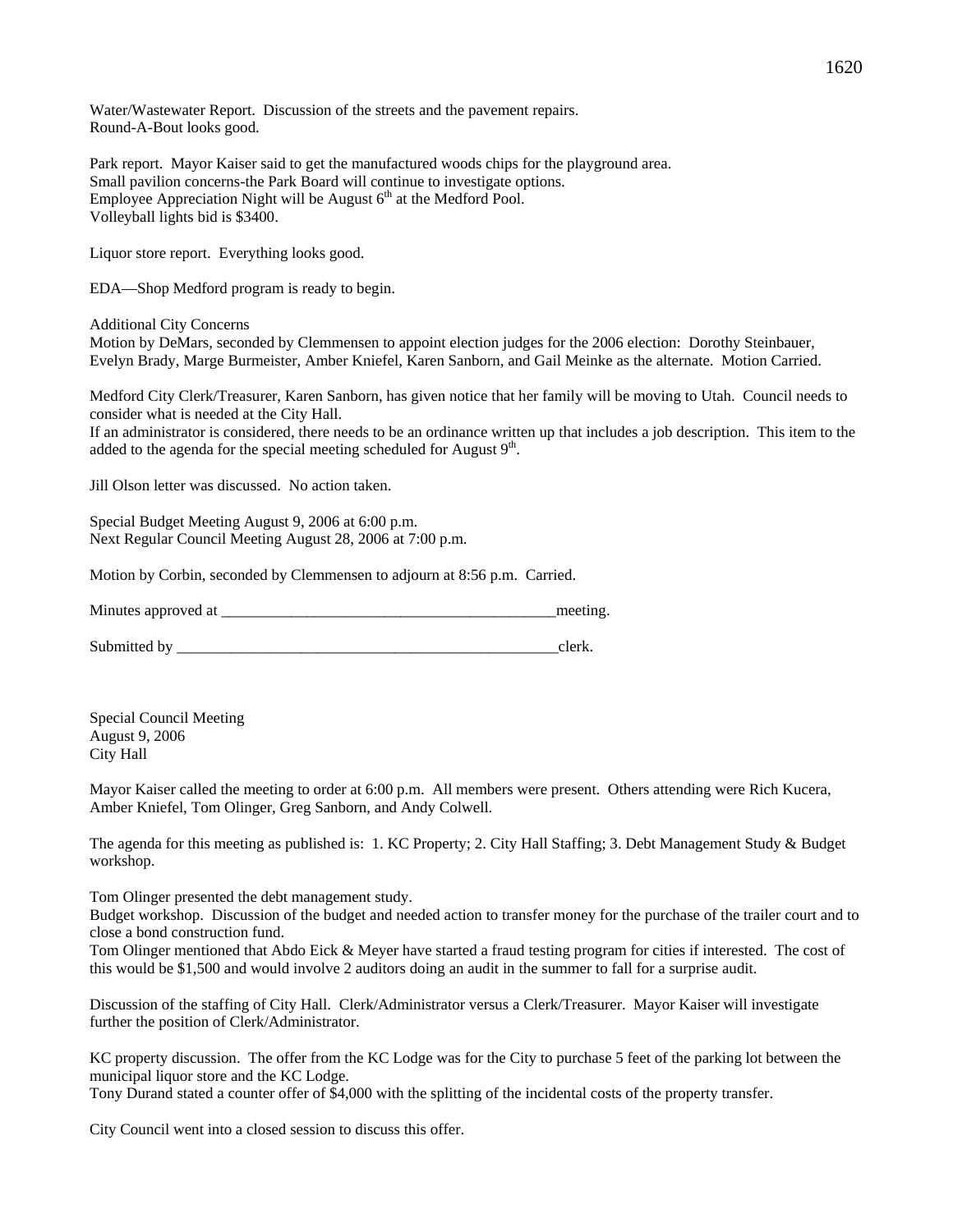| The meeting was reopened to the public. The Mayor counter offered \$3,000 with the KC paying 100% of the incidental   |
|-----------------------------------------------------------------------------------------------------------------------|
| costs of the transfer.                                                                                                |
| Recess                                                                                                                |
| KC counter offer was for \$3,500 with a split of the incidental costs.                                                |
| Motion by Corbin, seconded by Sexton to accept the KC offer of \$3,500 with a split of the incidental costs. Carried. |
|                                                                                                                       |
| Motion by Corbin, seconded by Sexton to adjourn at 7:21 p.m. Carried.                                                 |
|                                                                                                                       |

Minutes approved at \_\_\_\_\_\_\_\_\_\_\_\_\_\_\_\_\_\_\_\_\_\_\_\_\_\_\_\_\_\_\_\_\_\_\_\_\_\_\_\_\_\_\_meeting.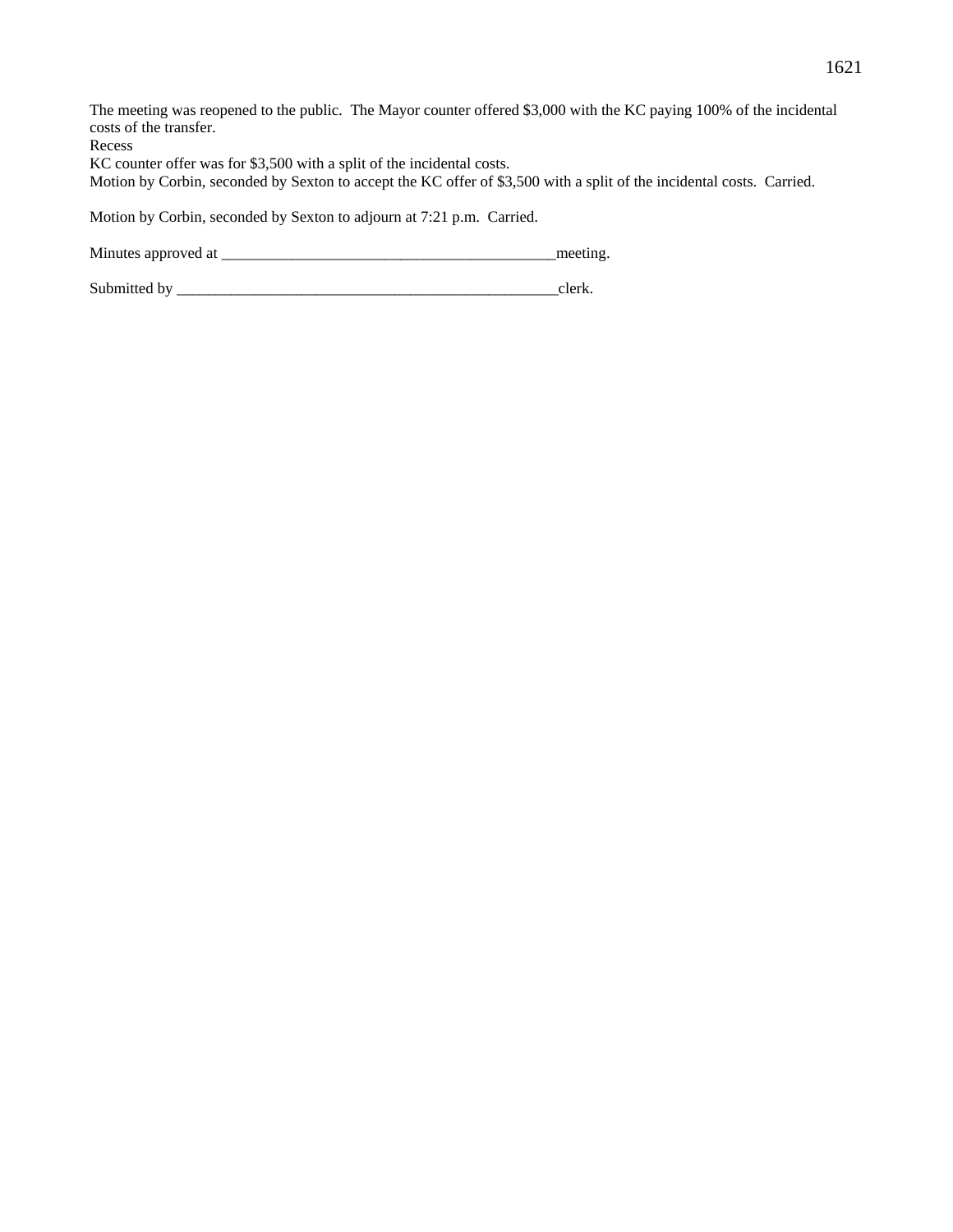Regular Council Meeting August 28, 2006 City Hall

Mayor Kaiser called the meeting to order at 7:01 p.m. All members were present. Others attending were Pat Merritt, Amber Kniefel, Tony Durand, Andy Colwell, Bruce Bullert, Phil Heim, and Shirley Lee.

Motion by Sexton, seconded by Corbin to accept the agenda as presented. Carried. Motion by Corbin, seconded by DeMars to accept the minutes as presented. Carried. Motion by DeMars, seconded by Clemmensen to pay the August city and liquor store bills. Carried. Motion by Clemmensen, seconded by DeMars to approve the check register for July as presented. Carried.

Concerns from the public. None

KC Lodge – Parking Lot Liability Insurance. There are no issues with adding the KC Lodge to the City's Insurance. The mayor will check with Karen Sanborn on proper documentation.

Tony Durand asked Mark Rahrick if he needed the abstract to do the deed transfer of the land. Mark responded that he would talk with Hosfield about the abstract.

Planning & Zoning report.

Discussion on making sure these four items were included in the new zoning ordinance: 1) Limit one driveway access per residential lot 2) Garage door heights will not exceed 8 feet tall on a residential lot 3) New fence ordinance 4) Limit the number of buildings per site and the height and size requirements of each building.

Marie asked who enforces the City's ordinances. Mayor responded that the council passes information to the inspectors, city hall, etc. to enforce the ordinances.

Karl Harfmann's shed issue is still being worked on.

City Engineer report.

Motion by Corbin, seconded by DeMars to adopt the Phosphorus Reduction Grant Application Resolution. Carried.

Motion by Clemmensen, seconded by Sexton to adopt the Resolution approving the wastewater treatment facility plan as approved on February 27, 2006. Carried.

Motion by Corbin, seconded by DeMars to adopt the TMDL Grant Application. Carried.

Attorney report.

Motion by Corbin, seconded by DeMars to accept the  $2<sup>nd</sup>$  reading of the proposed ordinance to amend 177-1.

Motion by Corbin, seconded by DeMars to adopt the ordinance amending Ordinance No. 177-1.

Sexton inquired about the Hagen easement. The attorney said he has not heard anything else since the last letter he sent out. The attorney and the mayor will meet and discuss this issue.

Jones/Lee Litigation. The trial is still going forward.

Water/Wastewater Report. None

Street and Lights Report. None

Park and Pool report. Pam Kniefel will not return next year as manager of the pool.

Motion by Sexton, seconded by Corbin thanking Pam for all her years of service at the Medford Pool. Carried.

Liquor store report. Everything looks good.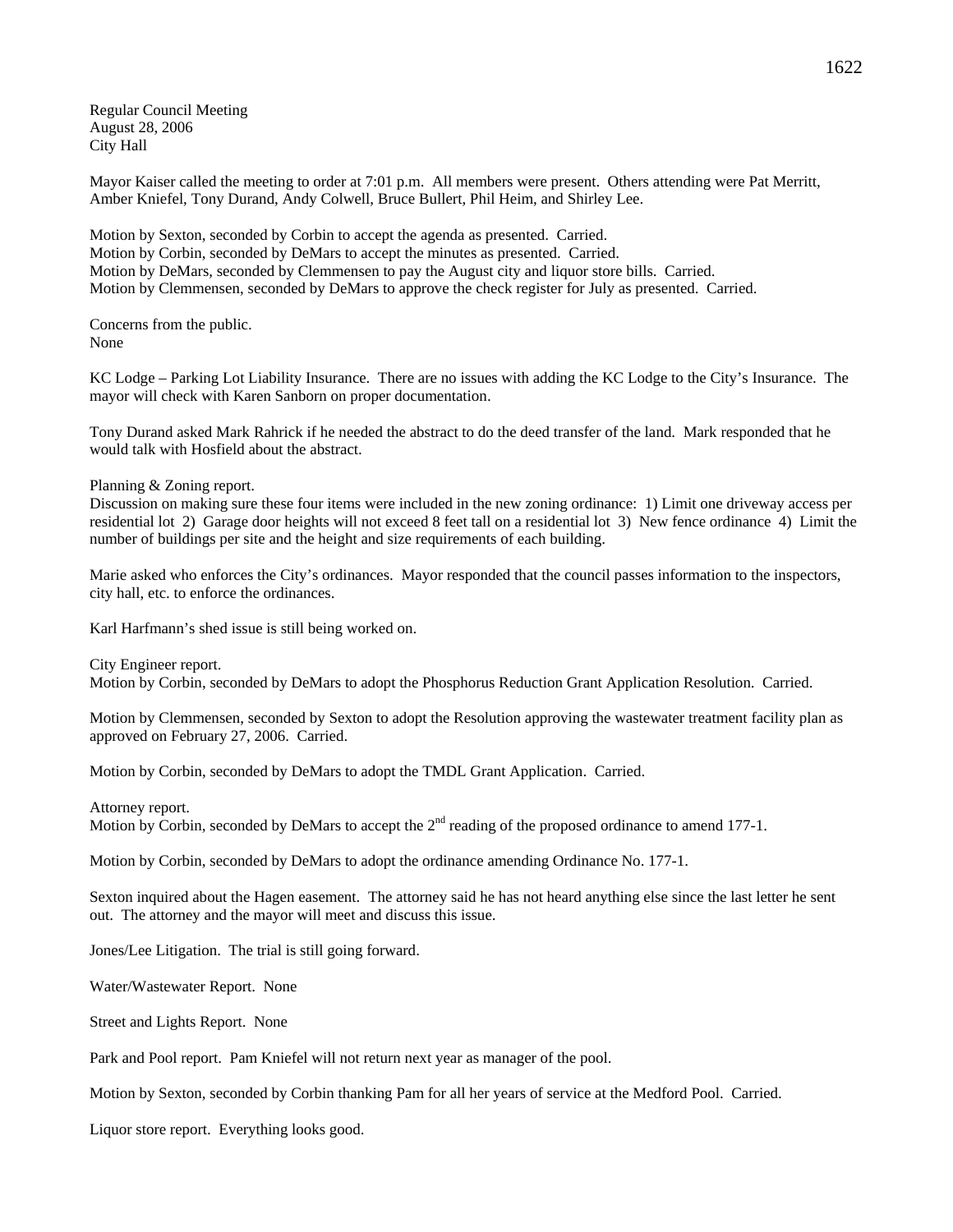EDA—Shop Medford program going really well.

Motion by Corbin, seconded by DeMars to increase the EDA's budget for the Shop Medford Program by \$500. Carried.

City Clerk.

Motion by Corbin, seconded by Sexton to accept the liability coverage limits and to not waive the monetary limits on municipal tort liability established by Minnesota Statures 466.04. Carried.

Motion by Corbin, seconded by DeMars to transfer \$150,000 for the 2004B Refunding Bond fund to the General Fund for the 2005 purchase of the Medford Trailer Court. Carried.

Motion by Corbin, seconded by Clemmensen to close the improvement construction fund (309) to the bond fund (301). Carried.

Additional City Concerns

Motion by Sexton, seconded by DeMars to approve the request by the Blue Bird Recovery Program waiving the fees to use the Straight River Park facilities. Carried.

Motion by Sexton, seconded by Corbin to allow payroll reduction for employees wanting to use Aflac insurance. Carried.

Discussion of City Hall staffing. Mark Rahrick gave a report on the differences between a city clerk and a city administrator. A City Clerk is required and has specific duties assigned under state statute.

What the city would gain with an administrator: more day to day administration, supervision of employees with recommendations to the council on the hiring and firing of employees, more background in city administration and preparing budgets. Administrators have no more power to make decisions than a clerk; they must bring recommendations to the council.

Corbin asked if the city would have to change its statutory status. Mark Rahrick responded no, a statutory B city has a manager in charge.

Mark also stated that the assistant can be assigned any function a clerk does.

Mayor said council consensus was to move toward gaining more information on creating the administrator/clerk position and increasing the hours of the assistant to ¾ to full time.

The attorney will check the statute and the LMC to see if additional functions can just be added to the City Clerk job description.

All council members are in favor of changing the clerk job description.

City hall staffing will be on the agenda with the budget meeting. Levy and Truth in Taxation Hearing Dates will also be on the agenda.

Special Budget Meeting September 13, 2006 at 6:00 p.m. Next Regular Council Meeting September 25, 2006 at 7:00 p.m.

Motion by Clemmensen, seconded by Corbin to adjourn at 8:01 p.m. Carried.

Minutes approved at \_\_\_\_\_\_\_\_\_\_\_\_\_\_\_\_\_\_\_\_\_\_\_\_\_\_\_\_\_\_\_\_\_\_\_\_\_\_\_\_\_\_\_meeting.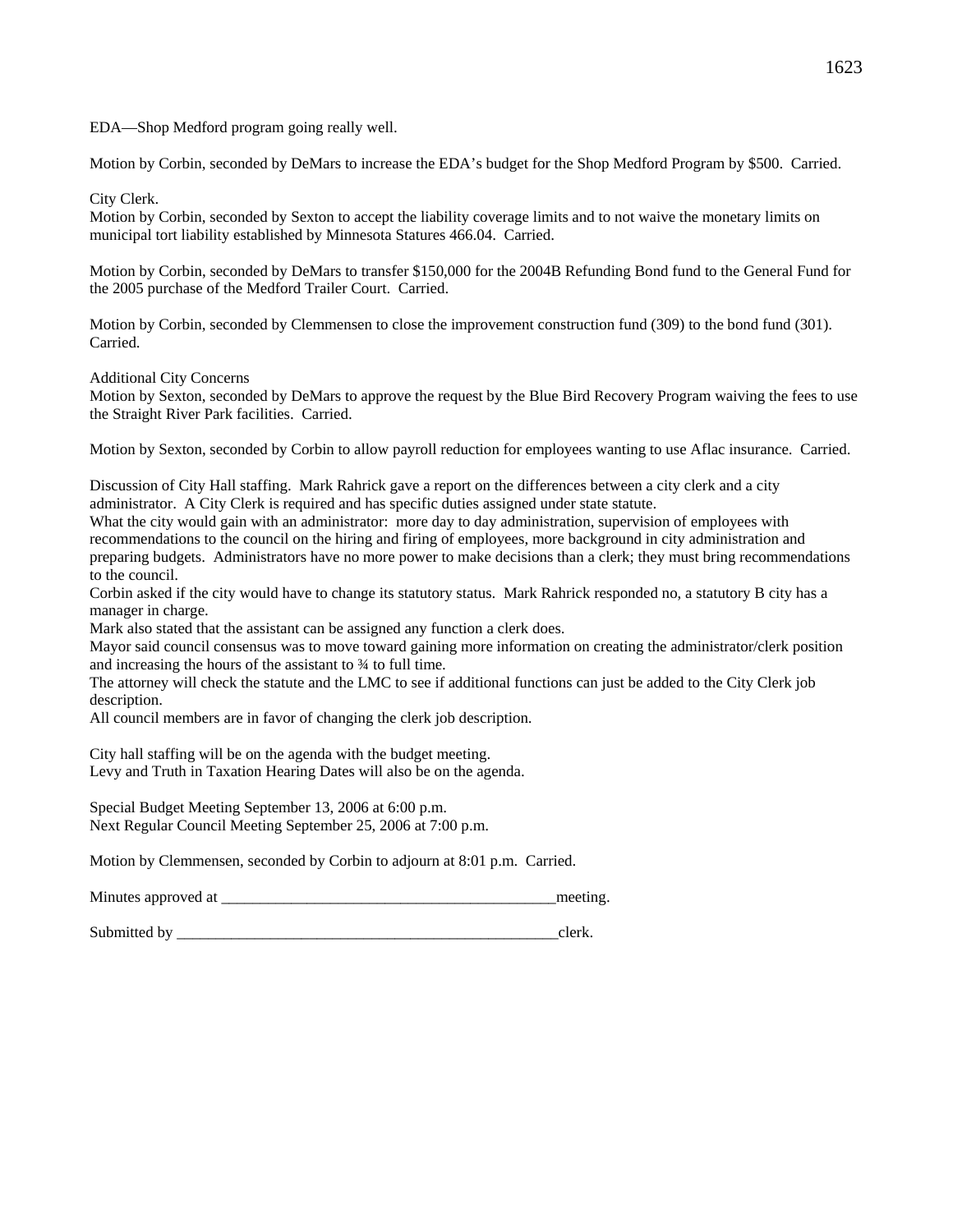Special Council Meeting September 13, 2006 City Hall

Mayor Kaiser called the meeting to order at 6:00 p.m. All members were present. Others attending were Amber Kniefel, Greg Sanborn, Palmer Huff, and Rich Kucera.

The agenda for this meeting is as follows: a) City Hall Staffing; b) Budget; c) Truth-In-Taxation hearing dates.

Budget discussion.

5 minute recess.

Continued budget discussion.

Motion by Corbin seconded by Clemmensen to adopt the preliminary levy for 2007 as follows:

| <b>Total Levy</b>  | 405,840.00 |
|--------------------|------------|
| 93 Sewer           | 75,000.00  |
| 98 Street          | 50,000.00  |
| 2004 Refunding     | 50,000.00  |
| 2004 Refinanced    | 45,000.00  |
| <b>EDA Levy</b>    | 13,961.00  |
| <b>Fire Relief</b> | 11,000.00  |
| General Fund       | 160,879.00 |

and the preliminary budget with total expenses of \$695,375. Carried.

This preliminary levy reflects a 6% increase from the 2006 levy.

City Hall staffing. Discussion of a clerk/treasurer vs. a clerk/administrator. Applications for the position will be taken through October  $13<sup>th</sup>$ . The Mayor and Clerk will review the applications to narrow it down to 5 or so for the council to interview.

Motion by Corbin, seconded by Kaiser to approve the clerk/treasurer and the assistant to the clerk/treasurer job descriptions as amended tonight. For: Clemmensen, Corbin, DeMars, and Kaiser. Against: Sexton. Motion carried.

Truth-In-Taxation hearing dates. Wednesday, December 6<sup>th</sup> at 6:00 p.m. with a continuation hearing in needed Wednesday, December  $13<sup>th</sup>$  at 6:00 p.m.

Motion by Corbin, seconded by DeMars to adjourn at 7:54 p.m. Carried.

Minutes approved at \_\_\_\_\_\_\_\_\_\_\_\_\_\_\_\_\_\_\_\_\_\_\_\_\_\_\_\_\_\_\_\_\_\_\_\_\_\_\_\_\_\_\_meeting.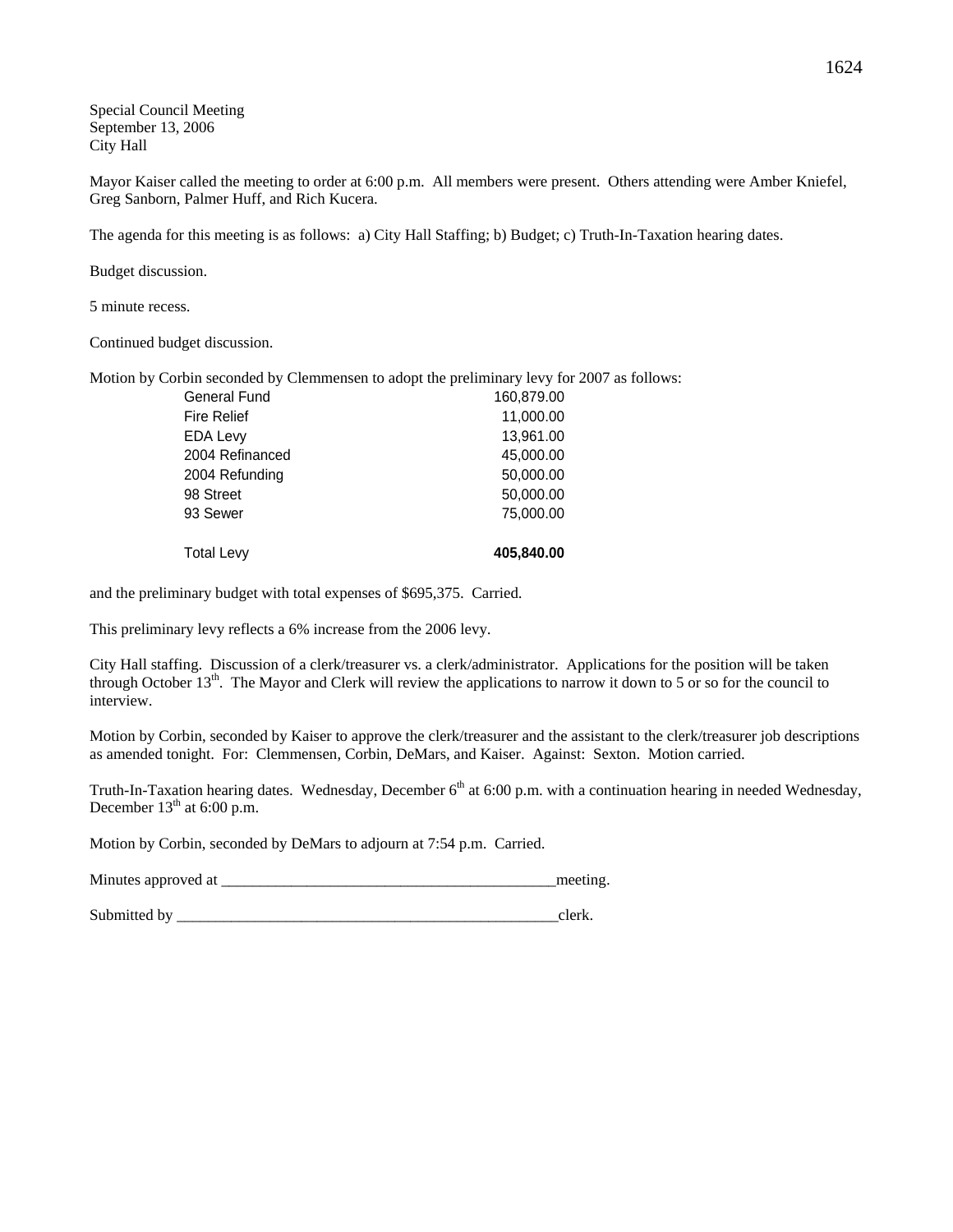Regular Council Meeting September 25, 2006 City Hall

Mayor Kaiser called the meeting to order at 7:00 p.m. All members were present. Others attending were Paul Beiser, Arlene Concannon, Andy Colwell, Mike Johnson, Bruce Bullert, Mark Rahrick, and Deputy Sgt. Youngquist.

Motion by Corbin, seconded by DeMars to accept the agenda as amended. Carried. Motion by DeMars, seconded by Clemmensen to accept the minutes as presented. Carried. Motion by DeMars, seconded by Clemmensen to pay the September city and liquor store bills. Carried. Motion by Sexton, seconded by Corbin to approve the check register for August as presented. Carried.

Concerns from the public.

Neighbor to the south of Mr. Colwell has a fence on the property line. Council responded that there is an ordinance stating that fences need to be two feet from the property lines.

Complaint about barking dogs and a question about kennel placement requirements.

Arlene Concannon had a concern about vehicles with expired tabs around town. Council responded that a list of vehicles was sent to the law enforcement and each vehicle is being addressed.

Mike Johnson, the Steele County Emergency Management Director, gave information about the Emergency Operations Plan (operating procedures during a disaster). The plan is on the internet. Motion by Corbin, seconded by Clemmensen to adopt the resolution authorizing the execution of the Steele County Emergency Operations Plan Agreement. Motion carried**.** 

Sergeant Youngquist expressed concerns to the council. Property owners are working with Sergeant Youngquist concerning the barking dogs. Sergeant Youngquist is also addressing the unlicensed vehicles around town. Another concern was with a camper parked on  $4<sup>th</sup>$  Street SE that damaged the street. City Council person, Mr. Corbin, stated that it was his camper.

City Engineer report.

Update of the progress of the Scenic Heights addition. Update of the progress of the repairs from the vacation of a portion of  $2<sup>nd</sup>$  Avenue SW in the Jones addition.

Attorney report. Jones/Lee Litigation. The suit was dismissed. Update on the Franchise Agreement with Alliant. Mayor Kaiser and Attorney Mark Rahrick are working on this.

Water/Wastewater Report. Motion by Clemmensen, seconded by Corbin to accept the loader lease as quoted. Motion carried.

Street and Lights Report. Reminder to order signs.

Park and Pool Report. Pool phone was put on vacation for the off season months.

Liquor store report. Acknowledge the letter received from Ms. Buscho.

EDA report.

City Clerk. City Clerk/Treasurer job advertisement is now in the paper.

Additional City Concerns

Rental housing regulation ordinance discussion. Combine what the city did previously with the Steele County proposed ordinance.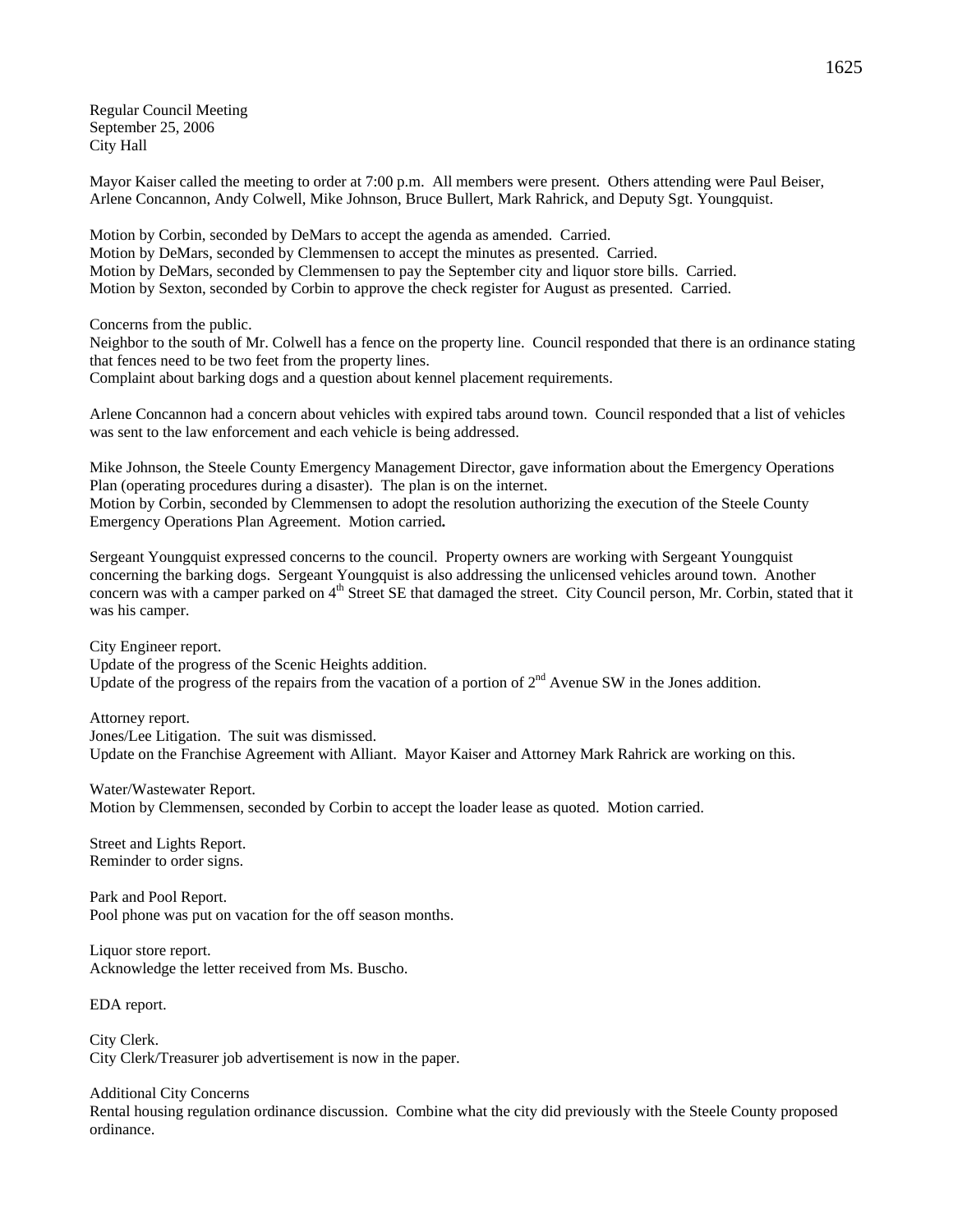Outlet Center Estoppel Certificate. Recommendation from the attorney not to sign at this time.

Next Regular Council Meeting October 23, 2006 at 7:00 p.m. December meeting will need to be moved because the regular meeting date falls on Christmas Day.

Motion by Clemmensen, seconded by Corbin to adjourn at 7:50 p.m. Carried.

Minutes approved at \_\_\_\_\_\_\_\_\_\_\_\_\_\_\_\_\_\_\_\_\_\_\_\_\_\_\_\_\_\_\_\_\_\_\_\_\_\_\_\_\_\_\_meeting.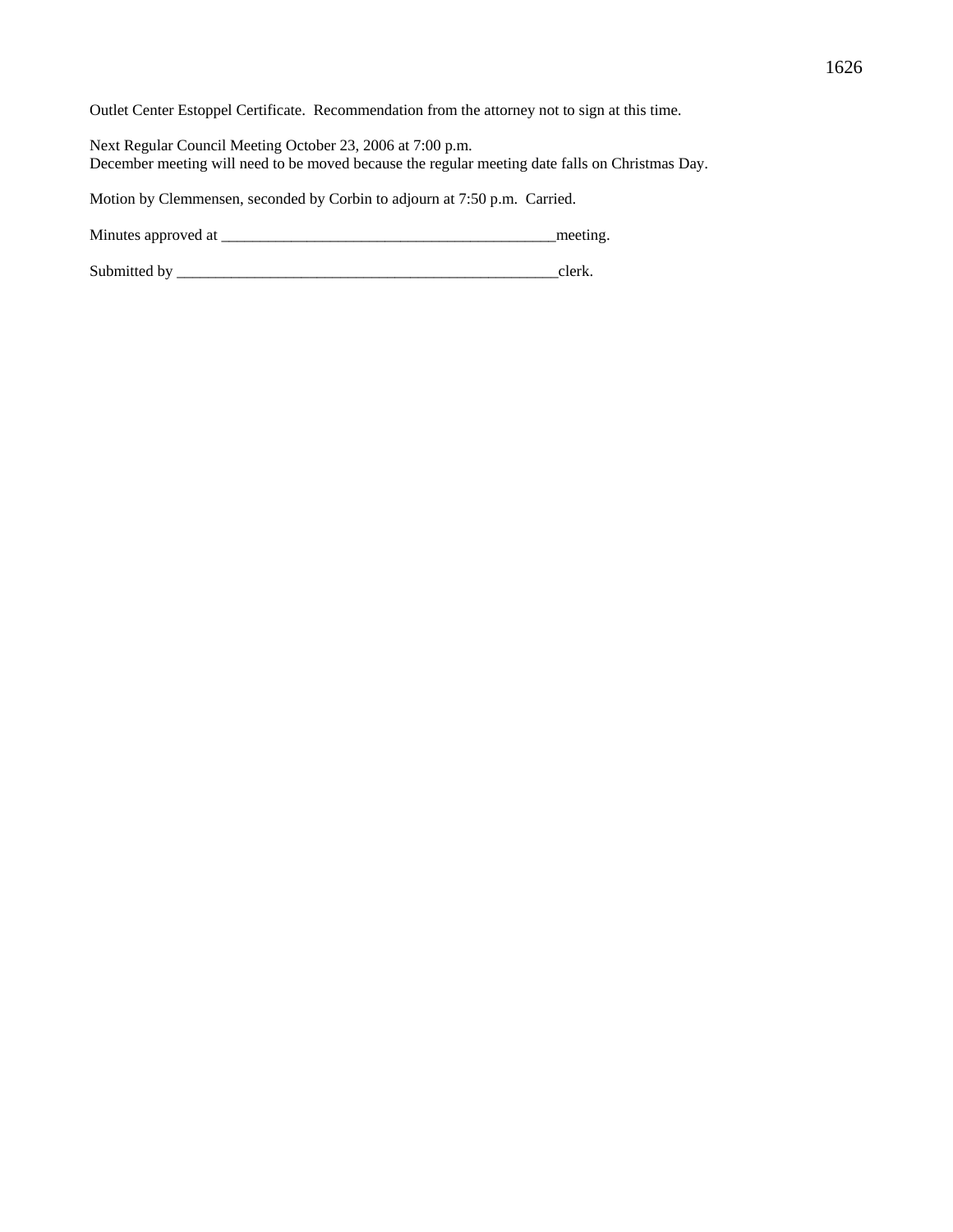Regular Council Meeting October 23, 2006 City Hall

Mayor Kaiser called the meeting to order at 7:00 p.m. All members were present. Others attending were Pat Merritt, Andy Colwell, Danny Thomas, Bruce Bullert, Paul Beiser, Rick Hager, Seth Peterson, and Mark Rahrick.

Motion by Corbin, seconded by Sexton to accept the agenda as amended. Carried. Motion by Clemmensen, seconded by Corbin to accept the minutes as presented. Carried. Motion by DeMars, seconded by Sexton to pay the city and liquor store bills for October. Carried. Motion by Sexton, seconded by Corbin to approve the check register as presented. Carried.

Concerns from the public. Pat Merritt expressed concerns about the railroad crossing at County Road 12 by the bank. Mayor Kaiser explained that this is a county road and that Steele County was aware of the condition and was hopefully working with the railroad to repair the crossing.

Medford Fire Department.

Fire Protection contracts.

Motion by Corbin, seconded by Sexton to approve the fire protection contract for Deerfield Township. Carried. Motion by Sexton, seconded by DeMars to approve the fire protection contract with Medford Township. Carried. Firefighting equipment.

Motion by Sexton, seconded by DeMars to purchase the Tempest Shadow 1 Smoke Machine for a cost up to \$1,750. Carried.

Motion by Corbin, seconded by Clemmensen to purchase the Scott Eagle 160 Thermal Imaging Camera at a cost up to \$7,500. Carried.

Motion by Clemmensen, seconded by Corbin to purchase rescue equipment not to exceed \$4,500 with the cost to be offset with an awarded DNR Grant of \$1,000. Carried.

Planning & Zoning report.

Discussion of some storage sheds that were placed without a zoning or building permit. City staff is working on these items and will send out notices soon.

Concerns have been expressed to this board about the "junk" on the property located at  $124$  1<sup>st</sup> Street NW. City staff will check into this.

The land use regulation draft ordinance will be adopted after the Comprehensive Plan has been updated.

An updated copy of the rental unit registration proposed ordinance will be presented to the council at tonight's meeting. Doug Grambart asked the planning & zoning about the possibility of building a house on the property behind 511 S Main Street. He was questioning access to the property. The Council said the property owner needs to bring a proposal to planning & zoning for consideration. The proposal will be reviewed and a recommendation will then be given to the Council.

Engineers report.

Seth Peterson gave an update of the progress of the wastewater plant improvement plans and the funding of the improvement.

Scenic Heights. Bruce Bullert presented a summary of the engineering costs for Scenic Heights. The costs have exceeded the percentage allotted for the development. An increase in the percentage should be considered in future developments. Bruce gave an update of the project.

The street vacation bituminous repairs are being worked on.

Attorney report. A copy of the rental unit registration proposed ordinance as presented to the council. This will be given to the planning & zoning for their review and comments.

Water/Wastewater report.

Motion by Clemmensen, seconded by Corbin to send Rich Kucera to a wastewater training and testing session in December and pay the registration and testing fee. Carried.

Motion by Corbin, seconded by Clemmensen to sell the back hoe through sealed bids with a minimum price set by the maintenance department and to open the bids on November 27, 2006 at 7:00 p.m. Carried.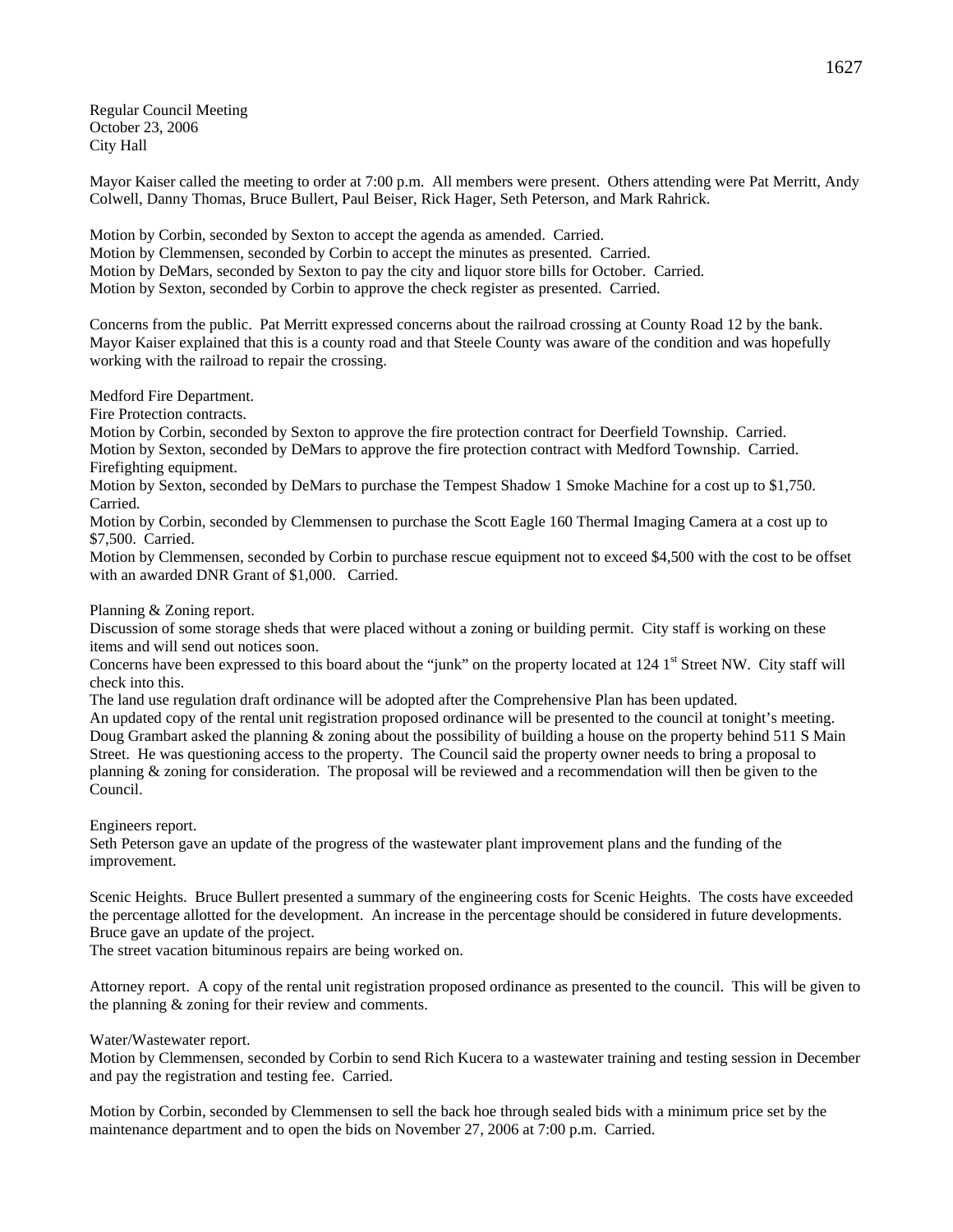Streets report. Discussion of storage or parking of campers, boats, or trailers on private property. Concerns were expressed about large vehicles parking on Main Street by the Municipal Liquor Store. Sexton stated that this may cause line of site issues.

A street light is out at  $3<sup>rd</sup>$  Avenue NE and  $2<sup>nd</sup>$  Street NE. City hall staff will call this in.

Park report.

Liquor Store report. The manager and Council member DeMars met with Tom Olinger from Abdo Eick & Meyers to discuss the budget for the liquor store.

EDA report.

The winners were drawn for the first session of the "Shop Medford" program. The winners were:  $1<sup>st</sup>$  place (\$600) – Janell Sipe;  $2<sup>nd</sup>$  place (\$400) – Sue Hokanson;  $3<sup>rd</sup>$  place (\$250) – Annette Hanenberger.

Motion by Corbin, seconded by Clemmensen to thank the employees of Americana Community Bank for all the hard work and support of this program. Carried.

Karen Sanborn informed the council that she may be leaving earlier that originally thought, the  $1<sup>st</sup>$  week in January. 25 applications were received for the position of City Clerk/Treasurer.

A Canvaas of the election results will be done on Thursday, November 9, 2006, at 6:00 p.m. The next regular meeting will be November  $27<sup>th</sup>$ . The regular meeting in December will be held on Thursday, December 21<sup>st</sup>.

Motion by Corbin, seconded by Sexton to adjourn at 8:20 p.m. Carried.

| Minutes approved at | meeting |
|---------------------|---------|
|                     |         |

Special Council Meeting November 9, 2006 City Hall

Mayor Kaiser called the meeting to order at 6:00 p.m. Council members Corbin and DeMars were absent. Others attending were Amber & Clara Kniefel.

The purpose of this meeting is to canvaas the results from the two 4-year term council seats.

| Votes cast: | Michael Corbin 176 |     |
|-------------|--------------------|-----|
|             | Danny Thomas       | 305 |
|             | Paul Beiser        | 164 |
|             | Palmer A Huff      | 67  |
|             | Write-ins          | 35  |

Motion by Sexton, seconded by Clemmensen to declare Danny Thomas and Michael Corbin as the Council Members Elect. Carried.

Motion by Sexton, seconded by Clemmensen to adjourn at 6:05 p.m. Carried.

Minutes approved at \_\_\_\_\_\_\_\_\_\_\_\_\_\_\_\_\_\_\_\_\_\_\_\_\_\_\_\_\_\_\_\_\_\_\_\_\_\_\_\_\_\_\_meeting.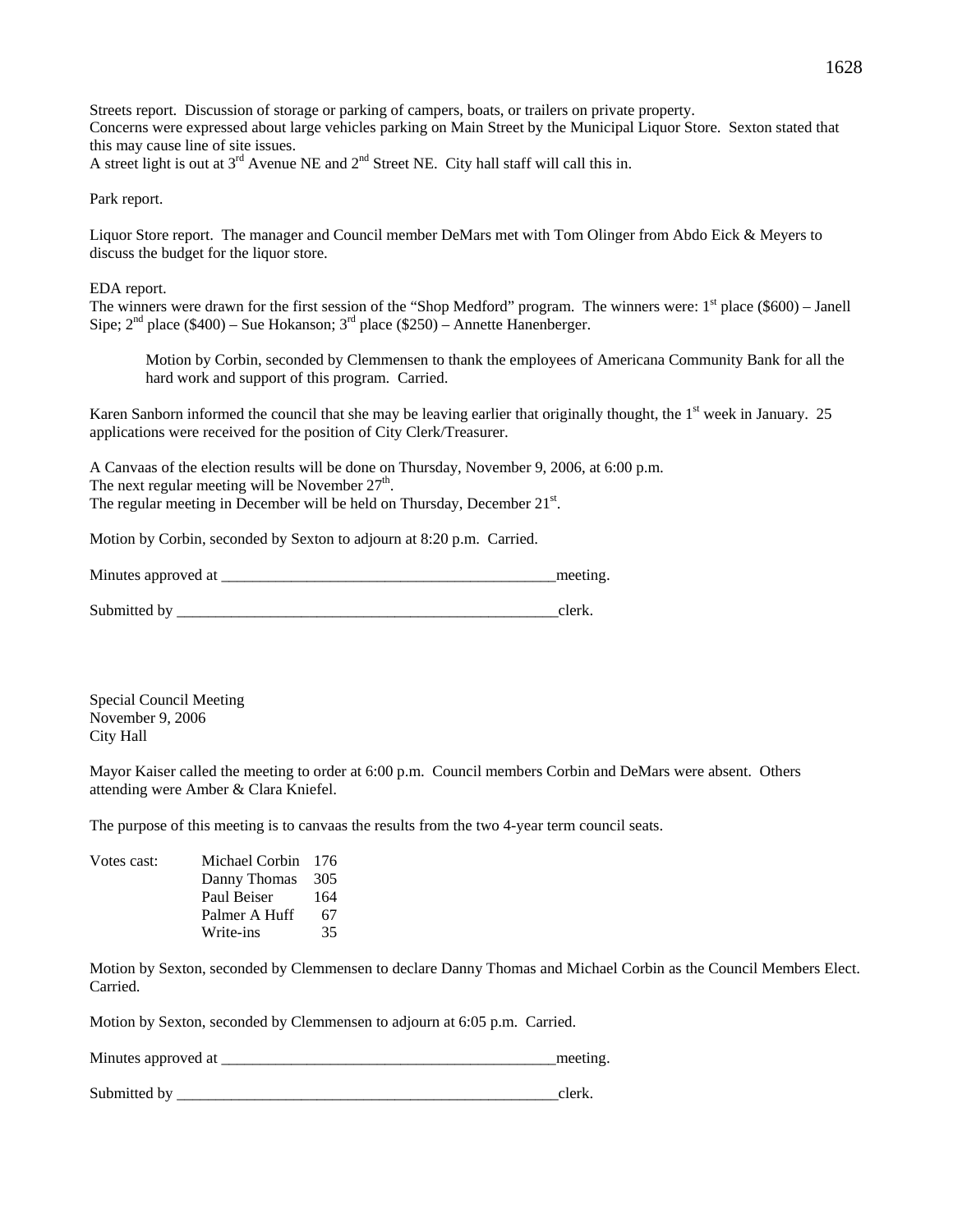Regular Council Meeting November 27, 2006 City Hall

Mayor Kaiser called the meeting to order at 7:00 p.m. All members were present. Others attending were Mark Holm, Arlene Concannon, Amber Kniefel, Ivan Cowell, Danny Thomas, Paul Beiser, Ross Olson, Bruce Bullert, Lois Nelson, and Mark Rahrick.

Motion by Corbin, seconded by DeMars to approve the agenda as amended. Carried. Motion by Sexton, seconded by Clemmensen to accept the minutes as presented. Carried. Motion by Clemmensen, seconded by Corbin to pay the November city and liquor store bills. Carried. Motion by DeMars, seconded by Corbin to approve the check register for October. Carried.

Concerns from the public. Arlene Concannon stated that the truck with expired tabs was still parked on the property next to hers. Mayor Kaiser said that the city is working with the sheriffs department about this. Paul Beiser, Medford Civic Club, informed the council of the preliminary plans for the 2007 Straight River Days celebration. The civic club will be working on a parade for Friday evening with a street dance in the park following. A dance will be held at the liquor store on Saturday.

Medford Diamond Association – Mark Holm. This organization supports Medford baseball and softball programs. In this endeavor, they are requesting a raffle permit with no waiting period. Motion by Corbin, seconded by DeMars to approve this raffle permit with no waiting period. Carried.

Planning & Zoning report. Discussion of sheds and playsets.

Engineers report.

Wastewater Facility project funding – Dave Maroney.

Motion by Corbin, seconded by DeMars to adopt a resolution for the loan application of \$1,395,000. Carried. Scenic Heights addition update.

Attorney report.

Rental Unit Registration proposed ordinance.

Motion by Corbin, seconded by Clemmensen to accept as the first reading with the change to the date to April 1, 2007 in Section 5. Carried.

Mark Rahrick presented a proposed fire protection services ordinance for the council to consider and review for the next regular meeting.

Discussion of the southern portion of the Outlet Center property and the special assessments assessed to the entire parcel. The consensus of the council was that a replat of the property would need to be done to reassign the assessments. There has been no action with the electric franchise agreement.

Water/Wastewater report.

Discussion of the backhoe that was traded in instead of sold by sealed bids. Corbin will work with Clemmensen to investigate this issue.

Streets report.

Park/Pool report.

Motion by Sexton, seconded by DeMars to accept with appreciation the donation of \$10,000 from the Medford Volunteer Firemen's Relief Association. Carried.

Liquor Store report. Mayor Kaiser stated that there were some personnel changes that were he directed to Council Member DeMars to direct the Manager to do. This caused some talk around town and that is the reason for the law enforcement presence around city hall tonight.

EDA report. "Shop Medford" prizes have been distributed for the first prize period.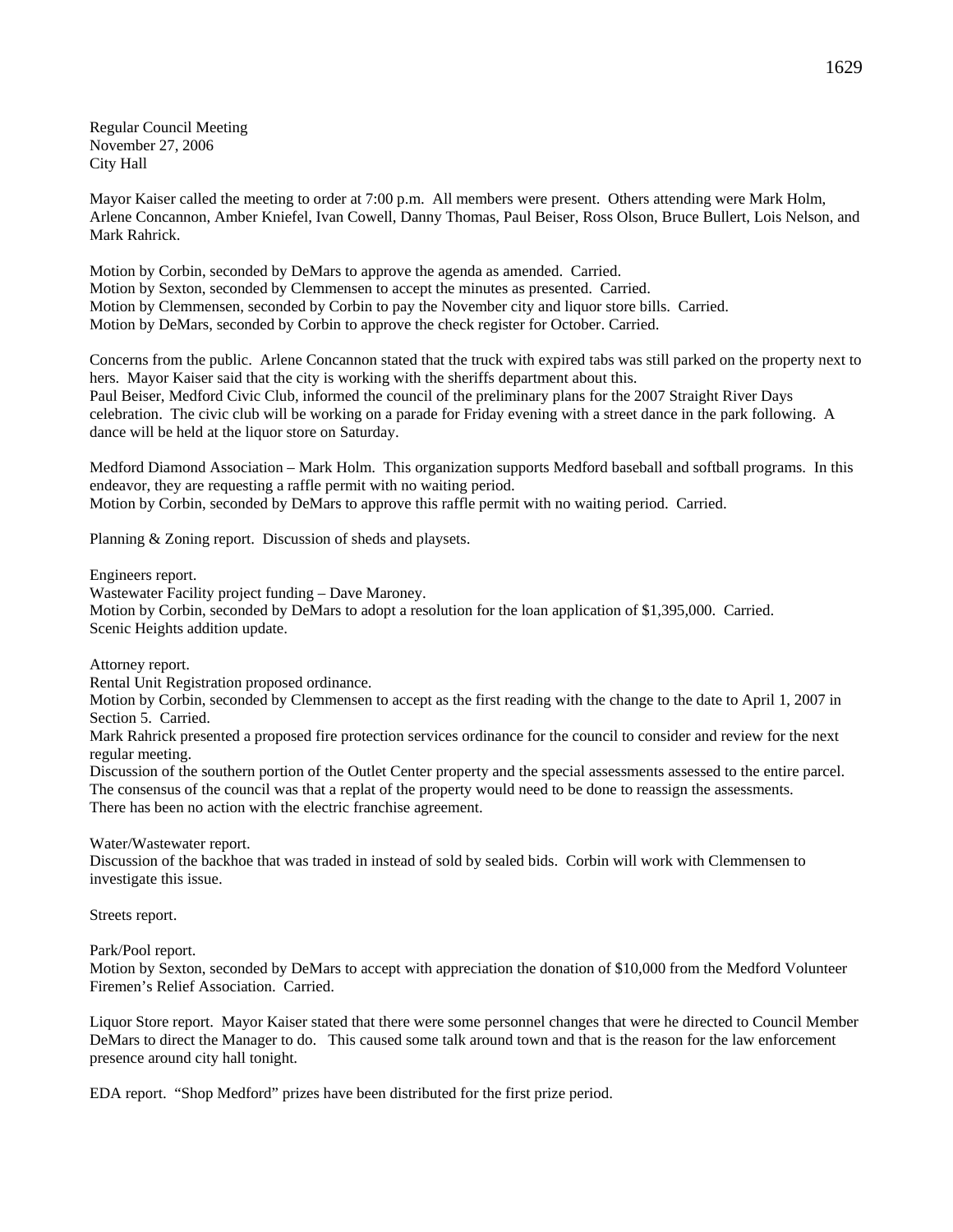Motion by DeMars, seconded by Sexton to hire Abdo, Eick & Meyers to do the audit for the year ended December 31, 2006. Carried.

DeMars asked if Amber Kniefel could be a signer for the checking account. Mark Rahrick will investigate this and inform the council at the next regular meeting.

The pay equity report for the City of Medford is due by January 31, 2007.

Motion by Sexton, seconded by Clemmensen to renew the health insurance plan without any changes. Carried.

Special Meeting – November  $30<sup>th</sup>$ , 6:00 p.m. to consider applicants for the Clerk/Treasurer position. Truth-In-Taxation Hearing – December  $6<sup>th</sup>$ , 6:00 p.m. Regular Council Meeting – December  $20<sup>th</sup>$ , 7:00 p.m.

Motion by Corbin, seconded by Clemmensen to adjourn at 8:04 p.m. Carried.

Minutes approved at \_\_\_\_\_\_\_\_\_\_\_\_\_\_\_\_\_\_\_\_\_\_\_\_\_\_\_\_\_\_\_\_\_\_\_\_\_\_\_\_\_\_\_meeting.

Submitted by  $\Box$ 

Special Council Meeting November 30, 2006 City Hall

Mayor Kaiser called the meeting to order at 6:00 p.m. Council Member Corbin was absent. Others attending were the candidates for the Clerk/Treasurer job – Kym Christiansen, Kenny Bucholz, and Kevin McCann.

The purpose of this meeting is to discuss the backhoe issue and interview candidates for the Clerk/Treasurer position.

Interview of Kym Christiansen.

Interview of Kenneth Bucholz.

Discussion of backhoe issue. Motion by DeMars, seconded by Clemmensen to no accept bids for the backhoe but to trade it in towards the purchase of a front end loader. Carried.

Interview of Kevin McCann.

Discussion of the candidates.

Motion by Kaiser, seconded by Clemmensen to offer the position of Clerk/Treasurer to Kym Christiansen at a salary of \$37,000 subject to the results of a background check that the Mayor will review and approve. Carried.

Karen Sanborn called Kym Christiansen back to the meeting.

Recess.

Ms Christiansen arrived back and Mayor Kaiser offered the job as stated above. Ms. Christiansen will consider the offer and get back to the city by Monday.

Motion by Sexton, seconded by Clemmensen to adjourn at 8:22 p.m. Carried.

Minutes approved at \_\_\_\_\_\_\_\_\_\_\_\_\_\_\_\_\_\_\_\_\_\_\_\_\_\_\_\_\_\_\_\_\_\_\_\_\_\_\_\_\_\_\_meeting.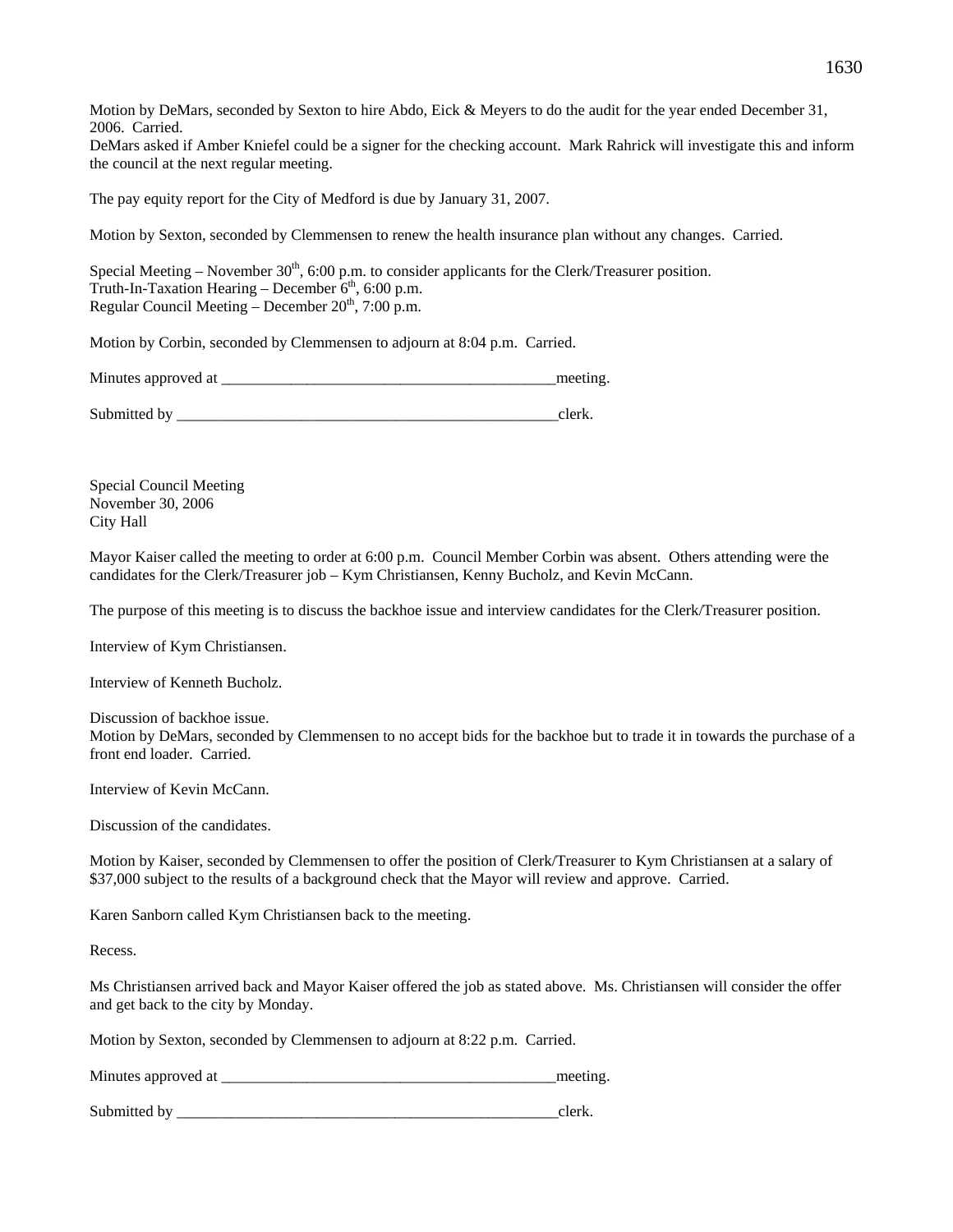Truth-In-Taxation Hearing December 6, 2006 City Hall

Mayor Kaiser called the hearing to order at 6:00 p.m. Council Member Clemmensen was absent.

The purpose of this meeting is to review the preliminary budget and levy for 2007 and to give the public a chance to express concerns or question the city portion of their property taxes.

There was not anyone from the public in attendance.

Motion by Corbin, seconded by Sexton to adjourn at 6:15 p.m. Carried.

Minutes approved at \_\_\_\_\_\_\_\_\_\_\_\_\_\_\_\_\_\_\_\_\_\_\_\_\_\_\_\_\_\_\_\_\_\_\_\_\_\_\_\_\_\_\_meeting.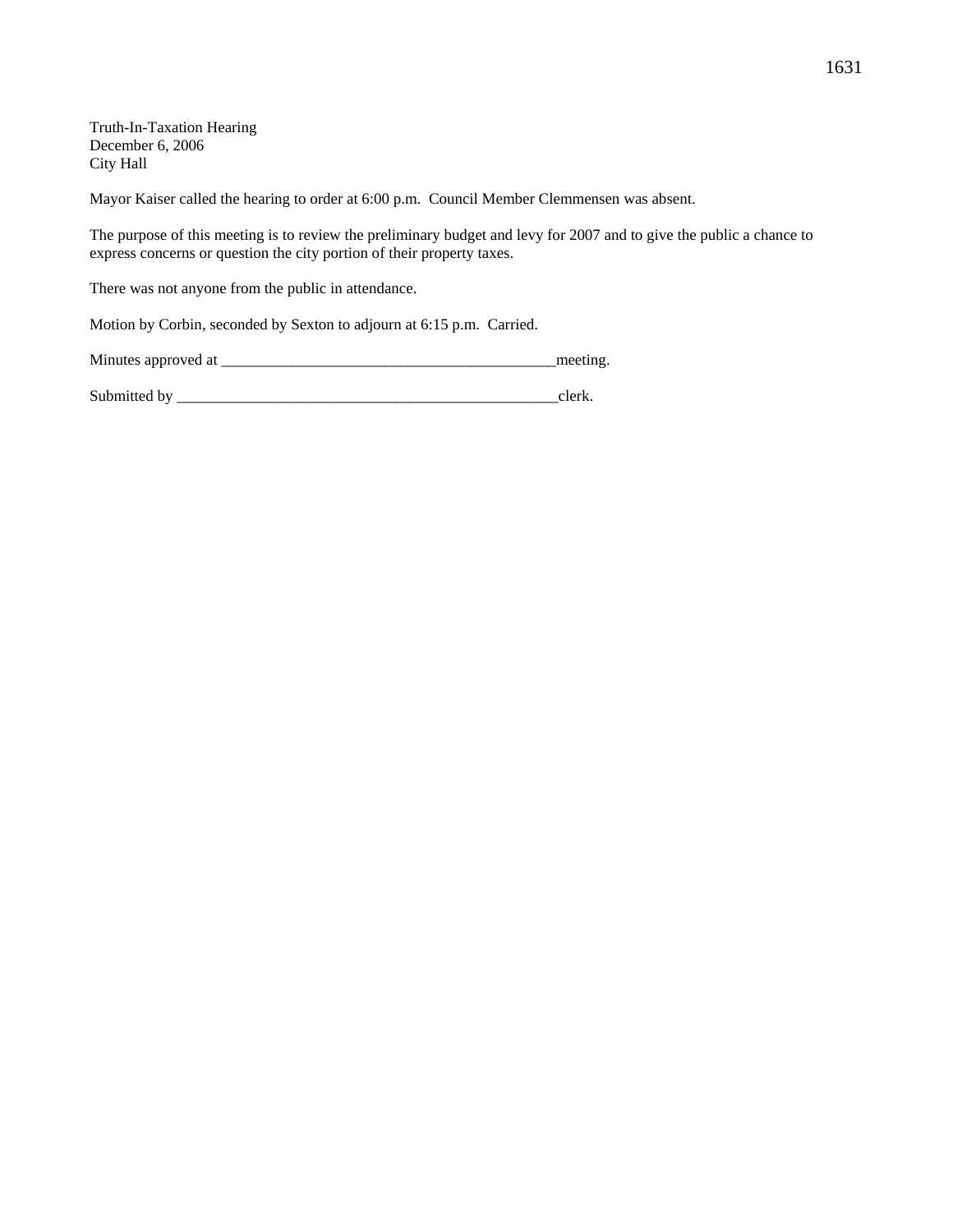Regular Council Meeting December 20, 2006 City Hall

Mayor Kaiser called the meeting to order at 7:00 p.m. All members were present. Others attending were Greg Sanborn, Steve Nelson, Phil Kohl, John Hammer, Seth Peterson, Bruce Bullert, Paul, Beiser, Danny Thomas, Rich Kucera, Amber Kniefel, Mike Grossman, Mark Carver.

Motion by Corbin, seconded by Demars to approve the agenda as amended. Carried Motion by Sexton, seconded by Corbin to accept the minutes as presented. Carried Motion by Clemmensen, seconded by Demars to pay the December city and liquor store bills. Carried Motion by Demars, seconded by Sexton to approve the check register for November. Carried

## Concerns from the public. None

Parties with ownership interests in a parcel of land south of the Outlet Center came before the City Council to seek a reallocation of special assessments to the 2000 Assessment Agreement with the owners of the outlet center. John Hammer appeared on behalf of the present owner of the outlet center. Mark Carver appeared on behalf of the former owner of the outlet center and current owner of the southern parcel. Steve Nelson appeared personally together with his attorney, Phil Kohl. Mr. Nelson presently has a purchase agreement to purchase the southern parcel.

The southern parcel (hereinafter referenced as the "Parcel") is described as:

That parts of Lots 1 and 2, Block 1, MG Medford Addition, City of Medford, Steele County, Minnesota lying East and South of the following described lines:

Commencing at the Southeast corner of said Lot 2; thence S 89'20'52" W, along the South line of said Lot 2, a distance of 321.67 feet to the point of beginning of the lines to be described; thence N 00'18'06" W, a distance of 361.29 feet; thence N 89'34'18"E, a distance of 1220.57 feet to the east line of said Lot 1 and there terminating.

Lots 1 and 2 of Block 1, MG Medford Addition, were assessed in 2000 pursuant to the Assessment Agreement for water and sewer public improvements made along the southern boundaries of those lots. According to the Assessment Agreement, those assessments could be reallocated to southern parcels of those lots in the future. The parties sought to have the City Council determine what portion of the assessments should be reallocated to the Parcel.

The Council discussed the method of reallocating the assessments and also considered requiring a bond from the owner of the Parcel to secure payment of the assessment reallocated to the Parcel. Mr. Nelson agreed that upon purchase of the Parcel he would pay the assessment in full.

Motion by Corbin, seconded by Demars, for the action as follows: The outstanding special assessment of Lot 1, Block 1, MG Medford Addition shall be reallocated to the Parcel upon condition that Steve Nelson purchases the Parcel and immediately pays the outstanding balance of the assessment in full. The outstanding assessment on Lot 2, Block 1, MG Medford Addition shall remain on that portion of Lot 2 excluding the Parcel. The City shall take such action as is necessary to remove this assessment from the Parcel. Said motion is not conditioned upon a requirement that the parcel be platted. Motion carried 5 ayes, 0 nays.

The City Attorney was directed to coordinate the reallocation of the assessment with the Steele County Assessor.

Medford Civic Club Paul Beiser is requesting permits for Straight River Days 2007.

Petition for removal of Island at Oakridge Place

Mike Grossman presented a petition requesting the removal of the center island in Oakridge Place. Councilmember Corbin will investigate costs for the next meeting.

Planning and Zoning report

Motions by Corbin, seconded by Demars to send letters to Rita Warrington and Loren Lauver. The motions were withdrawn because letters have already been sent.

Engineers report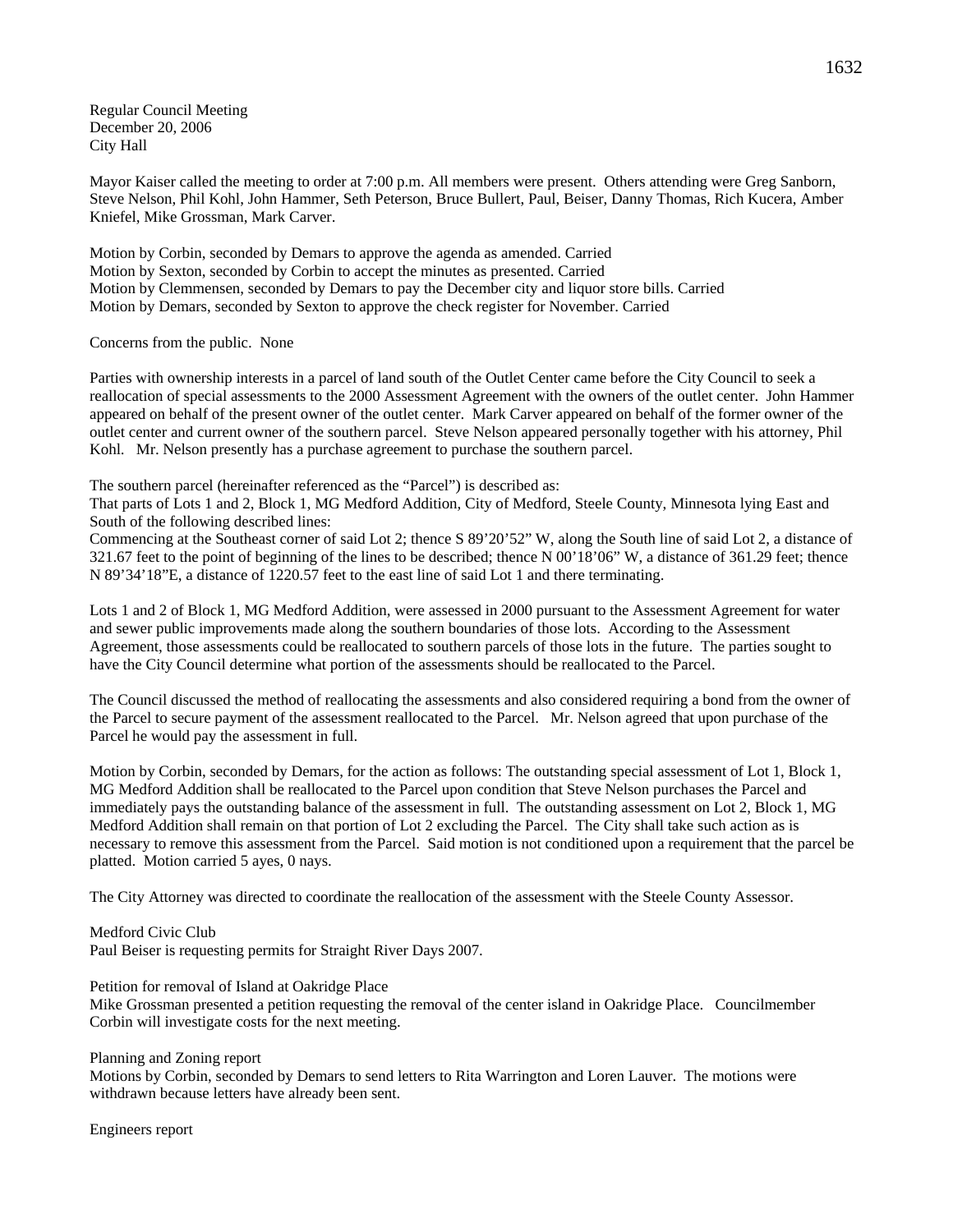Seth Peterson presented the plan as submitted to MPCA for improvements and project schedule. Motion by Corbin, seconded by Demars to the resolution approving plans and specifications and ordering advertisement for bids for wastewater treatment facility improvements. Carried

Attorney report

Rental Unit Registration proposed ordinance

Motion by Corbin, seconded by Clemmensen to accept the second reading of the rental unit registration ordinance. Carried Motion by Corbin, seconded by Sexton to adopt the ordinance number 191 rental unit registration. Carried

Authorization and Fees for Emergency Protection Fire Services. Motion by Corbin, seconded by Demars to accept the first reading of ordinance 192 authorization and fees for emergency fire protection. Carried

Mentioned of USDA loan issued to Nylon Board.

Nothing to report on the electric franchise.

Water/Wastewater report.

Motion by Clemmensen, seconded by Demars to increase maintenance employees pay by 3.5%. Carried

Street report.

Park/Pool report.

Motion by Sexton, seconded by Demars to reimburse Kevin Steinbauer for the Christmas light display on the tower and with consideration to reimburse with extra replacement costs. Carried

Council member Sexton will research the possibility to sell hot dogs at the pool next summer.

Liquor Store Report

Motion by Demars seconded by Clemmensen to approve employees pay increases as presented. The liquor manager wages increased by 3.5%; full-time bartenders' wages increased by 2.5%; part-time wages increased by 2.0%. Carried

Inventory at the liquor store will held on January 1, 2007 at 11:00 am with the auditor arriving at 2:00 pm.

Brenda Demars requested the participation of the municipal liquor in an event sponsored by the Owatonna Chamber of Commerce to be held in Medford. Consensus of the council was not to have the Municipal liquor store participate.

EDA report.

Second drawing for the "Shop Medford" prizes will be held at the January meeting.

Motion by Corbin, seconded by Clemmensen to authorize Stiefl Nicolaus to invest city funds. Carried

Motion by Corbin, seconded by Clemmensen to adopt the final levy and budget as presented. Carried

Motion by Sexton, seconded by Clemmensen to establish adjusted water and sewer rates. Carried

Motion by Kaiser, seconded by Demars to hire Kym Christiansen as the new city clerk/treasurer. Carried

Motion by Kaiser, seconded by Corbin to pay all full time employee \$75.00 and all part time employees \$35.00. Carried

Motion by Kaiser, seconded by Sexton to increase Amber Kniefel pay from 9.80 to 10.50. Carried

Mayor Kaiser attended the Medford School Board meeting on December 18. Issues discussed were the introduction of the new city clerk, development issues, fence located by the school, rain garden, and old school land.

Mayor Kaiser presented a plaque to Don Clemmensen thanking him for his seventeen years of service on the Medford City Council. A plaque was also presented to Karen Sanborn thanking her for her eighteen years of service as the Medford City Clerk/Treasurer.